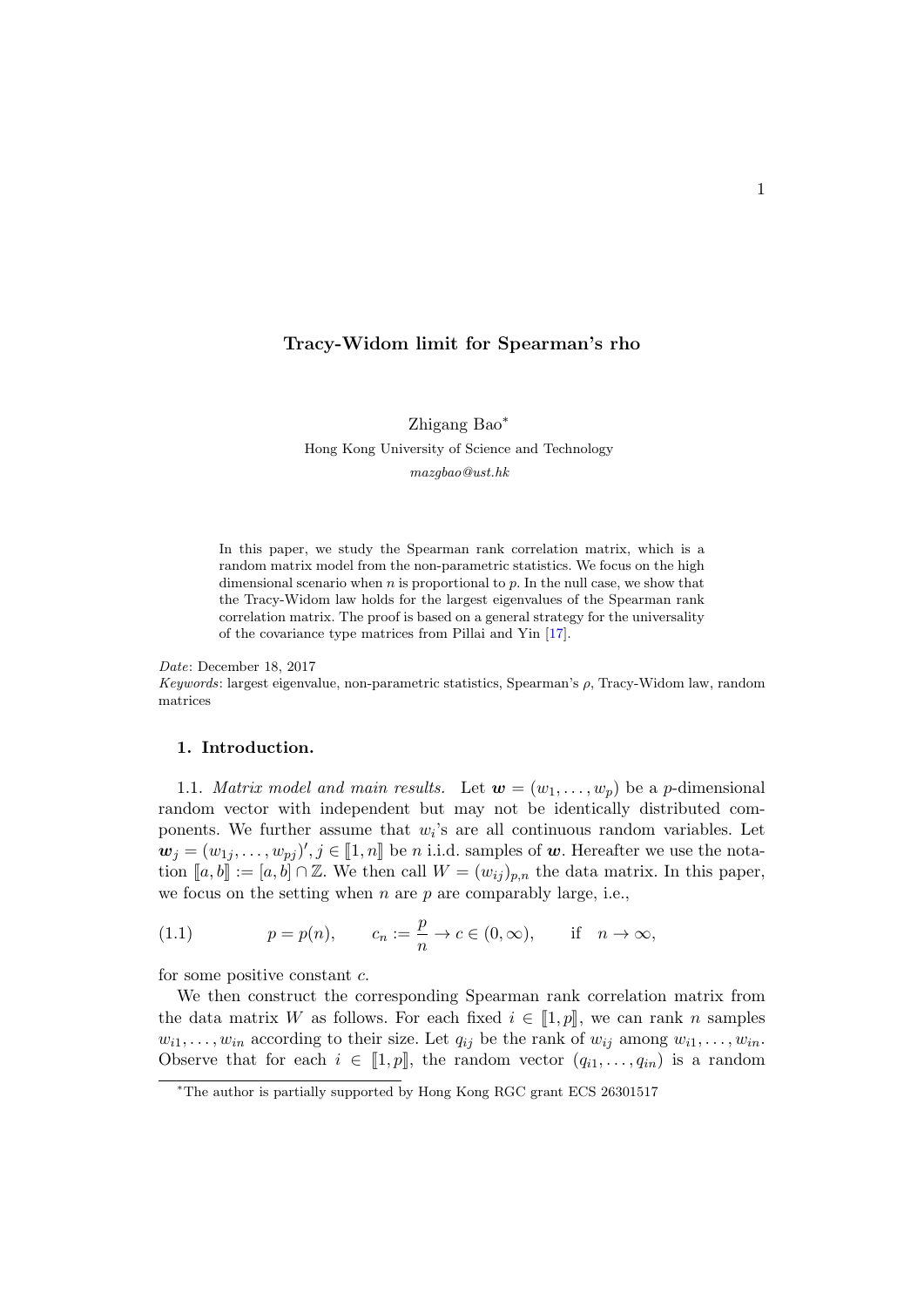permutation uniformly distributed on  $S_n$ . Here  $S_n$  is the symmetric group of the set  $\{1, 2, \ldots, n\}$ . Next, we normalize  $q_{ij}$ 's as

$$
y_{ij} := \sqrt{\frac{12}{n^2 - 1}} (q_{ij} - \frac{n+1}{2}), \qquad (i, j) \in [\![1, p]\!] \times [\![1, n]\!].
$$

We further set  $Y = (y_{ij})_{p,n}$  as the matrix of rank. Observe that by the assumption on the independence of the components of  $w$ , we see that the p rows of Y are i.i.d random vectors. It is also easy to check for any  $i \in [1, p]$ , there are

<span id="page-1-2"></span>(1.2) 
$$
\mathbb{E}y_{ij} = 0, \qquad \mathbb{E}y_{ij}^2 = 1, \qquad \mathbb{E}y_{ij}y_{ik} = -\frac{1}{n-1}, \quad \forall j \neq k.
$$

We then do the scaling

<span id="page-1-1"></span>
$$
(1.3)\t\t\t X = \frac{1}{\sqrt{n}}Y,
$$

and denote by  $x_i$  and  $y_i$  the *i*-th rows of X and Y, respectively. The Spearman rank correlation matrix is defined as

<span id="page-1-0"></span>(1.4) 
$$
S \equiv S_n := XX' = \frac{1}{n}YY'.
$$

Observe that the matrix entry  $S_{ab}$  is the Spearman rank correlation coefficient of the ranks of the samples of  $w_a$  and those of  $w_b$ . Hence, the matrix S is a natural multivariate extension of the Spearman rank correlation coefficient.

Since Marchenko and Pastur discovered the global spectral distribution (MP law) in their seminal work $[15]$ , there has been a vast of literature devoted to the spectral property of the large dimensional sample covariance matrix and its varieties. Especially, on the largest eigenvalue, Johnstone [\[12\]](#page-19-1) proved the Tracy-Widom law (TW law) in the null case, i.e., the population covariance matrix is  $I_p$ . The TW law was then shown to be universal for sample covariance matrices in the null case, even under more general distribution assumptions, see [\[18,](#page-20-1) [17\]](#page-20-0). Later on, the Tracy-Widom law was further extended to more general population assumption, see [\[5,](#page-19-2) [14,](#page-19-3) [13\]](#page-19-4). In [\[4,](#page-19-5) [16\]](#page-19-6), it was also shown that the TW law holds for the sample correlation matrix under in the null case.

Although many spectral statistics of the sample covariance matrices and correlation matrices turn out to be extremely useful for various statistical inference problems, these two matrix models are both parametric. Consequently, certain parametric assumption such as the moment condition is needed for the limiting theorem on the spectral statistics. For instance, on the TW law for the covariance matrices, we refer to [\[8\]](#page-19-7) for a necessary moment assumption. Moreover, limiting results such as TW law are very often used to test the independence of the components of the population random vector  $\boldsymbol{w}$ . Mathematically, the idea is valid only for the Gaussian vectors. For general distribution, covariance matrix only contains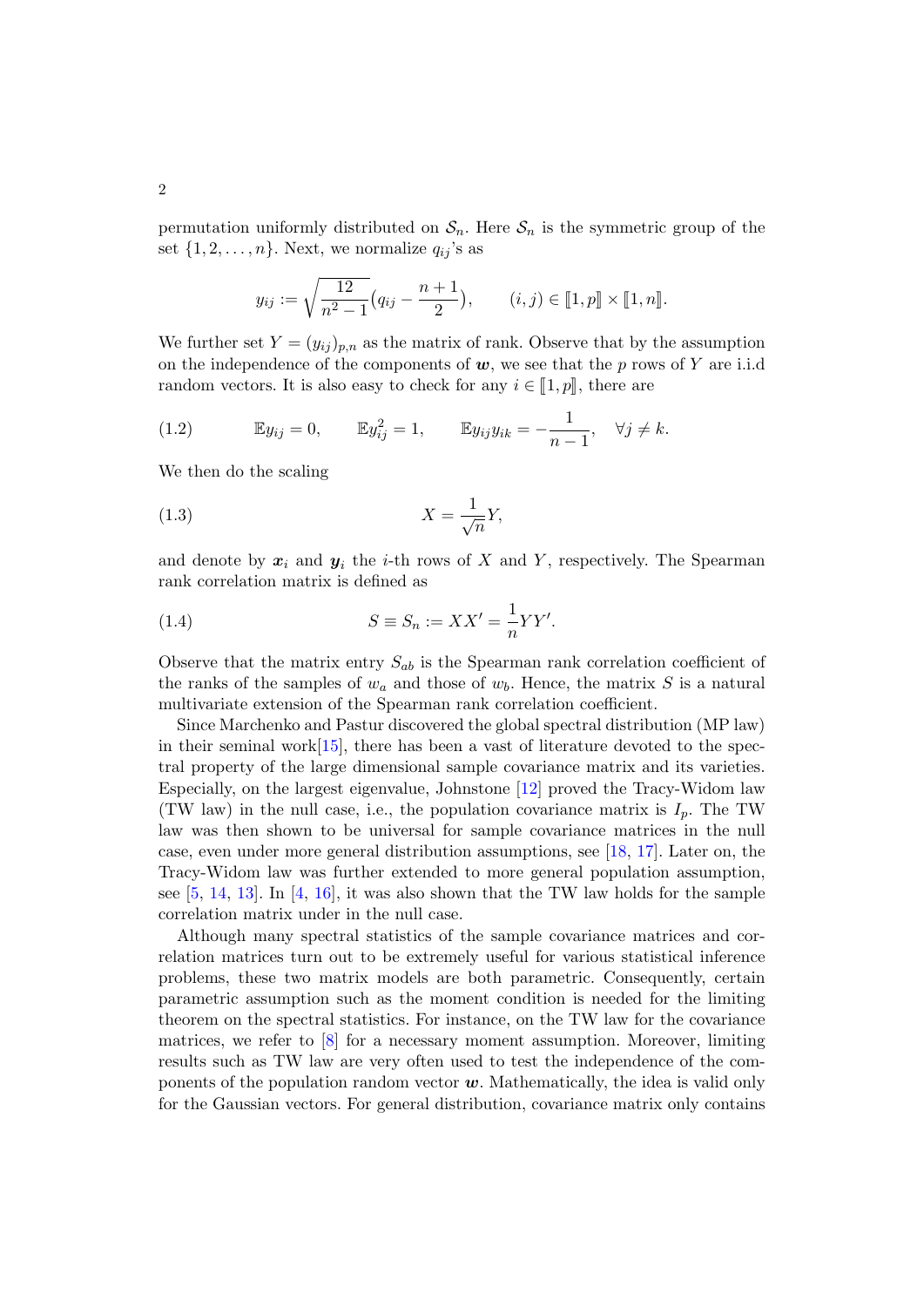the information on correlation rather than dependence. Due to the above reasons, it is very natural to consider the limiting spectral properties of the nonparametric random matrix models. Among the others, the Spearman rank correlation and Kendall rank correlation matrices are probably the most important and natural ones. However, the study of these multivariate non-parametric models under the high-dimension setting is much less, in contrast to the parametric ones. So far, there are a only a handful of results on this direction. The global spectral distributions for the Spearman rank correlation matrix and Kendall rank correlation matrix have been derived in  $[1]$  and  $[2]$ , respectively. A CLT for the linear eigenvalue statistics of the Spearman rank correlation matrix has been established in [\[6\]](#page-19-10). On the local scale, we proved the TW law for the Kendall rank correlation matrices in [\[3\]](#page-19-11) recently. It is the first TW law for a non-parametric matrix model, and is also the first TW law for a high-dimensional U-statistics. In this paper, our aim is to derive the companion result (TW law) for the Spearman rank correlation matrix.

Before stating our main results, we first recall the global spectral property of S from [\[1\]](#page-19-8). Let  $\lambda_1(S) \geq \ldots \geq \lambda_p(S)$  be p ordered eigenvalue of S. We denote the empirical spectral distributions (ESD) of S by

$$
F_n := \frac{1}{p} \sum_{i=1}^p \delta_{\lambda_i(S)}.
$$

In [\[1\]](#page-19-8), it is proved that  $F_n$  is asymptotically given by the standard MP law. More specifically, we have the following theorem.

<span id="page-2-0"></span>THEOREM 1.1 (Theorem 2.2 of [\[1\]](#page-19-8)). Under the assumption [\(1.1\)](#page-0-0), we have that almost surely  $F_n$  converges weakly to  $F_c$  whose density is given by

$$
\rho_c(x) = \frac{1}{2\pi c} \frac{\sqrt{(d_{+,c} - x)(x - d_{-,c})}}{x} \mathbf{1}(d_{-,c} \le x \le d_{+,c})
$$

where

$$
d_{\pm,c} = (1 \pm \sqrt{c})^2.
$$

In case  $c > 1$ , in addition,  $F_c$  has a singular part: a point mass  $(1 - c^{-1})\delta_0$ .

Further, replacing c be  $c_n$ , we denote by  $\rho_{c_n}$ ,  $F_{c_n}$ ,  $d_{\pm,c_n}$ , the analogues of  $\rho_c$ ,  $F_c$ ,  $d_{\pm,c}$ , respectively.

To state our main results, we further denote by  $Q := \frac{1}{n} \mathcal{X} \mathcal{X}'$  a Wishart matrix, where X is  $p \times n$  data matrix with i.i.d.  $N(0, 1)$  variables. Let  $\lambda_i(Q)$  be the *i*-th largest eigenvalue of Q.

Our main result is the following theorem.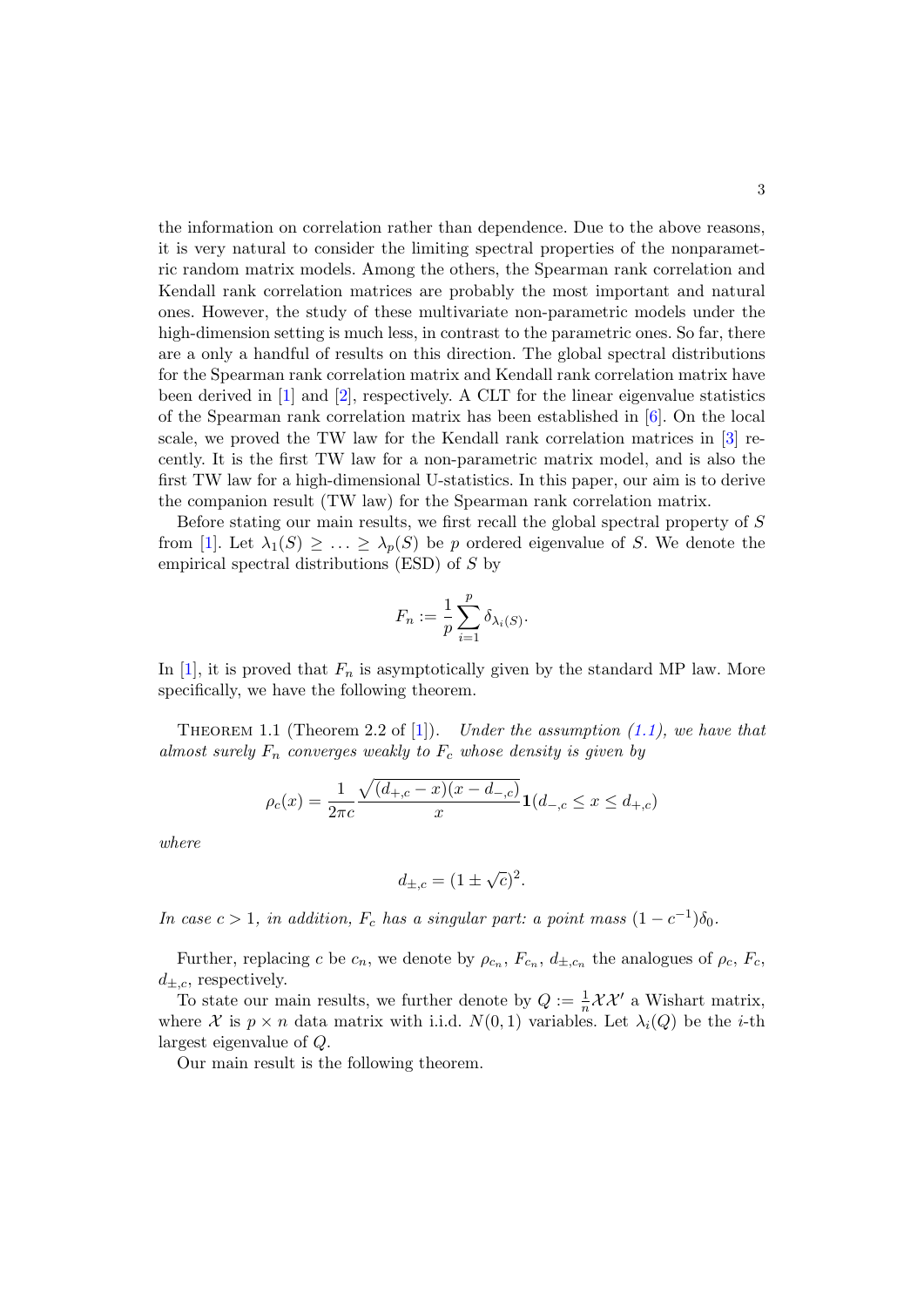<span id="page-3-0"></span>THEOREM 1.2 (Edge universality of Spearman rank correlation matrix). Sup-pose that the assumption [\(1.1\)](#page-0-0) holds. There exist positive constants  $\varepsilon$  and  $\delta$  such that for any  $s \in \mathbb{R}$ ,

$$
\mathbb{P}\left(n^{\frac{2}{3}}(\lambda_1(Q) - d_{+,c_n}) \leq s - n^{-\varepsilon}\right) - n^{-\delta} \leq \mathbb{P}\left(n^{\frac{2}{3}}(\lambda_1(S) - d_{+,c_n}) \leq s\right)
$$

$$
\leq \mathbb{P}\left(n^{\frac{2}{3}}(\lambda_1(Q) - d_{+,c_n}) \leq s + n^{-\varepsilon}\right) + n^{-\delta}
$$

holds when n is sufficiently large.

REMARK 1.3. The above result can be generalized to the joint distribution of the first few eigenvalues. More specifically, there exist positive constants  $\varepsilon$  and  $\delta$ such that for any fixed positive integer k and any  $s_1, \ldots, s_k \in \mathbb{R}$ ,

$$
\mathbb{P}\left(n^{\frac{2}{3}}(\lambda_{1}(Q) - d_{+,c_{n}}) \leq s_{1} - n^{-\varepsilon}, \ldots, n^{\frac{2}{3}}(\lambda_{k}(Q) - d_{+,c_{n}}) \leq s_{k} - n^{-\varepsilon}\right) - n^{-\delta}
$$
\n
$$
\leq \mathbb{P}\left(n^{\frac{2}{3}}(\lambda_{1}(S) - d_{+,c_{n}}) \leq s_{1}, \ldots, n^{\frac{2}{3}}(\lambda_{k}(S) - d_{+,c_{n}}) \leq s_{k}\right)
$$
\n
$$
\leq \mathbb{P}\left(n^{\frac{2}{3}}(\lambda_{1}(Q) - d_{+,c_{n}}) \leq s_{1} + n^{-\varepsilon}, \ldots, n^{\frac{2}{3}}(\lambda_{k}(Q) - d_{+,c_{n}}) \leq s_{k} + n^{-\varepsilon}\right) + n^{-\delta}
$$

holds when n is sufficiently large. We refer to Remark 1.4 of  $\left[17\right]$  for a similar extension for the sample covariance matrix. The extension here can be proved in the same way.

From Theorem [1.2,](#page-3-0) we have the following corrolary on the largest eigenvalue.

<span id="page-3-1"></span>COROLLARY 1.4 (Tracy-Widom law for  $\lambda_1(S)$ ). Under the assumption of Theorem [1.2,](#page-3-0) we have

$$
n^{\frac{2}{3}}c_n^{\frac{1}{6}}d_{+,c_n}^{-\frac{2}{3}}(\lambda_1(S) - d_{+,c_n}) \Longrightarrow \text{TW}_1
$$

1.2. Proof strategy. The proof of Theorem [1.2](#page-3-0) will be done with the aid of a general strategy in Pillai and Yin [\[17\]](#page-20-0) for the covariance type matrices, which itself is an adaptation of the method originally raised in  $[11]$  by Erdös, Yau and Yin for Wigner matrices. Roughly speaking, to prove the TW law for the largest eigenvalue, first one needs to prove a local law for the spectral distribution, which controls the location of the eigenvalues on an optimal local scale. Second, with the aid of the local law, one needs to perform a Green function comparison between the matrix of interest and certain reference matrix ensemble, whose edge spectral behavior is already known. In [\[17\]](#page-20-0), an extended criterion of the local law for covariance type of matrices with independent columns (or rows) was given, see Theorem 3.6 of [\[17\]](#page-20-0). It allows one to relax the independence assumption on the entries within one columns (or rows) to certain extent, as long as some large deviation estimates hold for certain linear and quadratic forms of each column (or row) of the data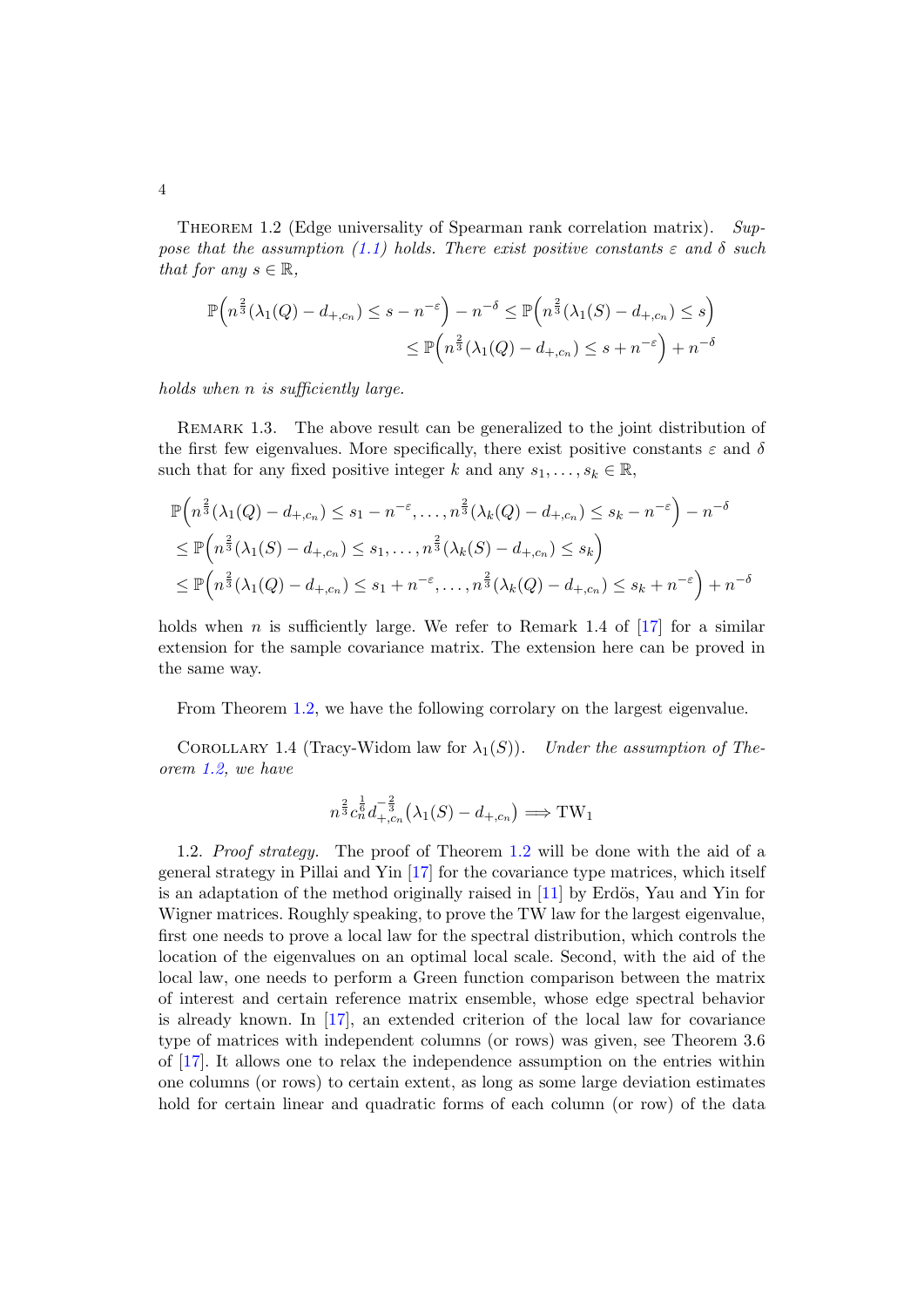matrix, see Lemma 3.4 of [\[17\]](#page-20-0). This general criterion was then used in [\[16\]](#page-19-6) and [\[4\]](#page-19-5) to establish the edge universality of the sample correlation matrices.

For the Spearman rank correlation matrix  $S = XX'$  defined in [\(1.4\)](#page-1-0), our main task is to show a large deviation estimate (c.f. Proposition [2.1\)](#page-5-0) for each row of the matrix X. Once Proposition [2.1](#page-5-0) is established, we can use the criterion in Theorem 3.6 of [\[17\]](#page-20-0) to conclude the local law of S. It turns out that the Green function comparison part can be done similarly to that in [\[16\]](#page-19-6) for the Pearson's correlation matrix, by choosing an appropriate reference matrix ensemble. The reference matrix to be chosen is this work turns out to be the traditional sample covariance matrix, which is subtracted by the sample mean and divided by  $n-1$ .

### 1.3. Notation and organization.

1.3.1. Notation. We need the following definition on high-probability estimates from [\[9\]](#page-19-13).

<span id="page-4-1"></span>DEFINITION 1.5. Let  $\mathcal{X} \equiv \mathcal{X}^{(N)}$  and  $\mathcal{Y} \equiv \mathcal{Y}^{(N)}$  be two sequences of nonnegative random variables. We say that Y stochastically dominates X if, for all (small)  $\epsilon > 0$ and (large)  $D > 0$ ,

P X (N) > NY (N) ≤ N <sup>−</sup><sup>D</sup> (1.5) ,

for sufficiently large  $N \geq N_0(\epsilon, D)$ , and we write  $\mathcal{X} \prec \mathcal{Y}$  or  $\mathcal{X} = O_{\prec}(\mathcal{Y})$ . When  $\mathcal{X}^{(N)}$  and  $\mathcal{Y}^{(N)}$  depend on a parameter  $v \in \mathcal{V}$  (typically an index label or a spectral parameter), then  $\mathcal{X}(v) \prec \mathcal{Y}(v)$ , uniformly in  $v \in \mathcal{V}$ , means that the threshold  $N_0(\epsilon, D)$  can be chosen independently of v.

We use the symbols  $O(\cdot)$  and  $o(\cdot)$  for the standard big-O and little-o notation. We use c and  $C$  to denote strictly positive constants that do not depend on  $N$ . Their values may change from line to line. For any matrix A, we denote by  $||A||$  its operator norm, while for any vector  $a$ , we use  $||a||$  to denote its 2-norm. The matrix entries of A are denoted by  $A_{ij}$ . In addition, we use double brackets to denote index sets, *i.e.*, for  $n_1, n_2 \in \mathbb{R}$ ,  $[n_1, n_2] := [n_1, n_2] \cap \mathbb{Z}$ . We also use 1 to represent the all-one vector, whose dimension may be changed from one to another.

1.3.2. Organization. The paper is organized as follows: In Section [2,](#page-4-0) we will prove some large deviation estimates for certain linear and quadratic forms of  $x_i$ 's, and then briefly state the proof of the local law of S based on Theorem 3.6 of [\[17\]](#page-20-0). In Section [3,](#page-14-0) we perform the Green function comparison and then prove our main results.

<span id="page-4-0"></span>2. Local law of S. In this section, our final goal is to prove a strong local law for the matrix S: Proposition [2.3.](#page-12-0) To this end, we shall first establish some large deviation estimates for certain linear and quadratic forms of  $x_i$ 's, which are the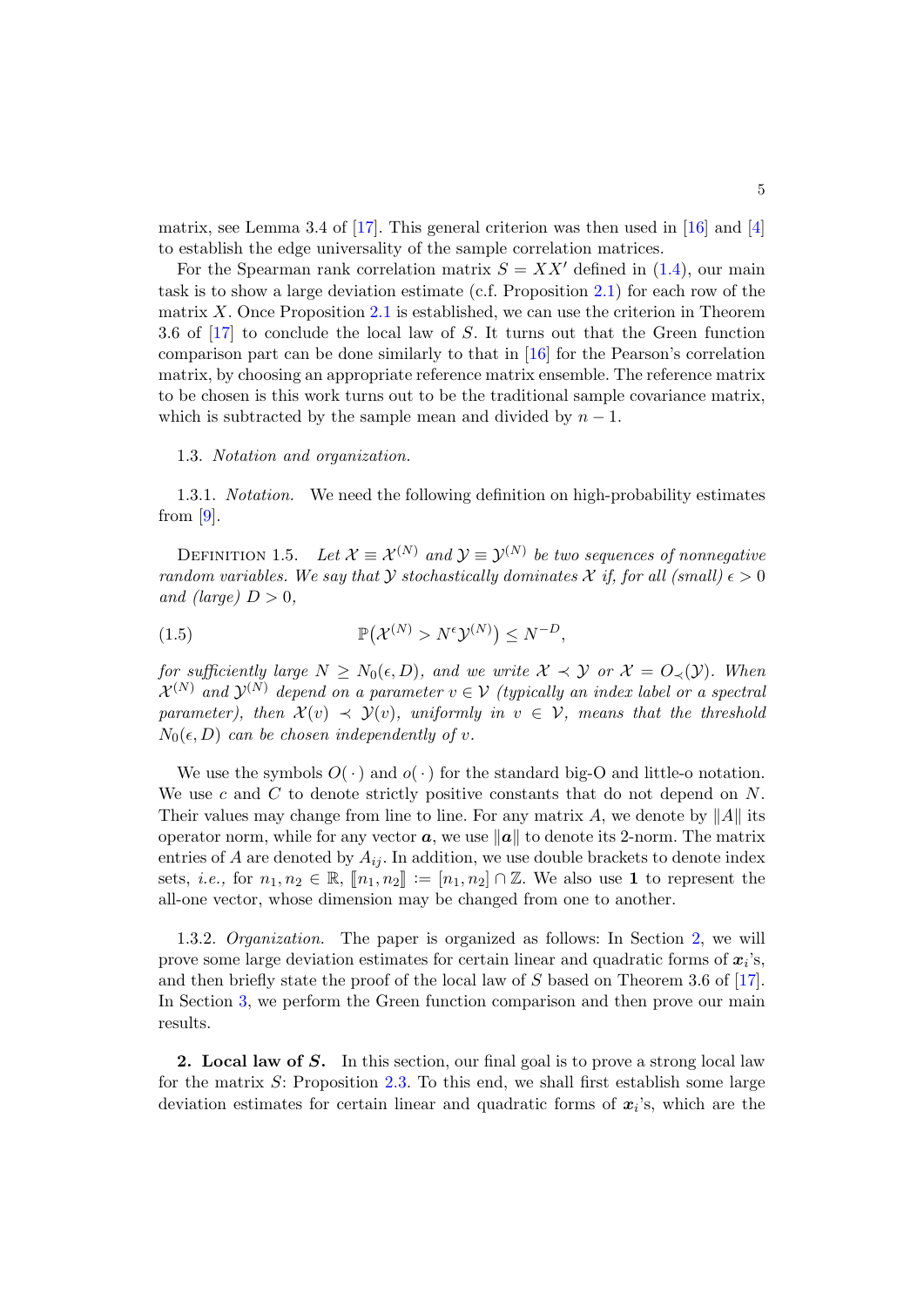rows of the matrix X defined in  $(1.3)$ . Then Proposition [2.3](#page-12-0) will follows from these large deviation estimates and Theorem 3.6 of [\[17\]](#page-20-0).

<span id="page-5-7"></span>2.1. Large deviation estimates for  $x_i$ . Let

$$
s_i = \sqrt{\frac{12}{n(n^2 - 1)}} \left( i - \frac{n+1}{2} \right), \qquad i \in [1, n].
$$

We set the vector

<span id="page-5-3"></span>
$$
s := (s_1, \ldots, s_n).
$$

Let  $x$  be a random permutation which is uniformly distributed on the symmetric group of s. We can then regard  $x_1, \ldots, x_p$  as i.i.d. copies of x. Further, we let  $\xi = (\xi_1, \ldots, \xi_n)$  be a random vector with i.i.d. components which are uniformly distributed on the set  $s, i.e., \mathbb{P}(\xi_j = s_i) = \frac{1}{n}, i \in [\![1,n]\!], j \in [\![1,n]\!].$  Let  $\xi_i = (f, n_i]$  is  $\in [\![1,n]\!]$  be i.i.d. some of  $f$ . Note that  $x_i$  is an also identically distributed  $(\xi_{ij})_{j=1}^n, i \in [1, p]$  be i.i.d. copies of  $\xi$ . Note that  $x_{ij}$ 's are also identically distributed<br>as  $\xi$  but  $x_i$  is are completed. We further act as  $\xi_j$ , but  $x_{ij}$ 's are correlated. We further set

<span id="page-5-1"></span>(2.2) 
$$
\tilde{\boldsymbol{x}} := \boldsymbol{\xi} \Sigma^{\frac{1}{2}}, \qquad \tilde{\boldsymbol{x}}_i := \boldsymbol{\xi}_i \Sigma^{\frac{1}{2}},
$$

where

<span id="page-5-6"></span>(2.3) 
$$
\Sigma = \frac{n}{n-1} I_n - \frac{1}{n-1} \mathbf{1} \mathbf{1}'.
$$

Here 1 represents the *n*-dimensional all-one vector. Let  $\widetilde{X}$  and  $\Xi$  be the  $p \times n$  matrix with  $\tilde{x}_i$  and  $\xi_i$  as the *i*-th row, respectively. We further denote by

<span id="page-5-5"></span>(2.4) 
$$
\widetilde{S} := \widetilde{X}\widetilde{X}' = \Xi\Sigma\Xi'.
$$

Observe that  $\tilde{S}$  is the classical sample covariance matrix in statistics theory, which is subtracted by sample mean and normalized by  $n-1$ , although in random matrix theory the simplified model  $\Xi \Xi'$  is considered more often. Since  $\Xi \Sigma \Xi'$  is just a rank one perturbation of  $\frac{n}{n-1} \Xi \Xi'$ , it is known that almost surely the empirical spectral distribution of  $\widetilde{S}$  also converges weakly to  $F_c$ .

Below is a collection of large deviation estimates on  $x_i$ 's, and also  $\tilde{x}_i$ 's.

<span id="page-5-0"></span>**PROPOSITION** 2.1. Let  $x_i$ 's be defined as [\(1.3\)](#page-1-1). For any deterministic vector  $a = (a_j) \in \mathbb{C}^n$  and matrix  $B = (b_{ij}) \in \mathbb{C}^{n \times n}$ , we have

<span id="page-5-2"></span>(2.5) 
$$
\left|\boldsymbol{x}_{i}\boldsymbol{a}'\right| \prec \sqrt{\frac{\|\boldsymbol{a}\|^{2}}{n}},
$$

<span id="page-5-4"></span>(2.6) 
$$
\left| \boldsymbol{x}_i B \boldsymbol{x}_i' - \frac{1}{n} \text{Tr} B \boldsymbol{\Sigma} \right| \prec \frac{1}{n} \sqrt{\text{Tr} |B|^2}.
$$

The same inequalities hold if we replace  $\mathbf{x}_i$  by  $\tilde{\mathbf{x}}_i$  (c.f. [\(2.2\)](#page-5-1)).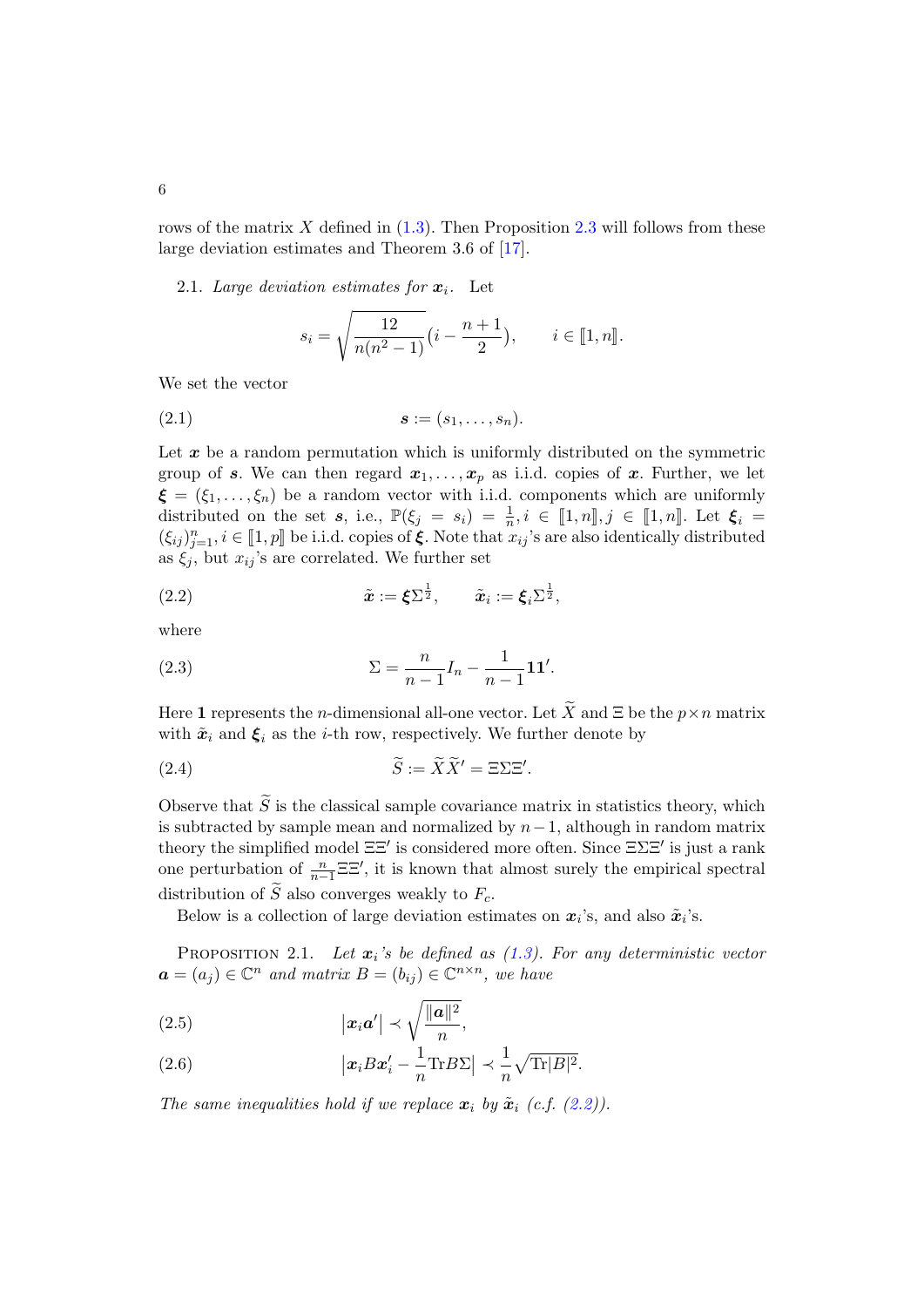PROOF OF PROPOSITION [2.1.](#page-5-0) The proof relies on a martingale concentration argument. We start with  $(2.5)$ . Recall the random vector  $\boldsymbol{x} = (x_1, \ldots, x_n)$  which is a random permutation uniformly distributed on the symmetric group of  $s$  (c.f.  $(2.1)$ ). Since  $x_i$ 's are i.i.d. copies of  $x$ , it suffices to prove all the results in Proposition [2.1](#page-5-0) with  $x_i$  replaced by x for brevity.

We first construct a martingale difference sequence. Define the filtration

<span id="page-6-4"></span>(2.7) 
$$
\mathcal{F}_0 = \emptyset, \qquad \mathcal{F}_\ell := \sigma\{x_1, \ldots, x_\ell\}, \qquad \ell \in [\![1, n]\!],
$$

and set

<span id="page-6-0"></span>(2.8) 
$$
M_{\ell} = \sum_{j=1}^{n} a_j \Big( \mathbb{E}(x_j | \mathcal{F}_{\ell}) - \mathbb{E}(x_j | \mathcal{F}_{\ell-1}) \Big)
$$

It is clear that, conditioning on  $\mathcal{F}_{\ell}$ ,  $x_j$  is uniformly distributed on the set  $s \setminus \mathcal{F}_{\ell}$  $\{x_1, \ldots, x_\ell\}$  for all  $j \in [\ell + 1, n]$ . Hence, we have

<span id="page-6-6"></span>(2.9) 
$$
\mathbb{E}(x_j|\mathcal{F}_\ell) = -\frac{1}{n-\ell} \sum_{k=1}^{\ell} x_k, \qquad j \in [\![\ell+1, n]\!]
$$

where we used the fact that  $\sum_{i=1}^{n} x_i = \sum_{i=1}^{n} s_i = 0$ . From the definition in [\(2.8\)](#page-6-0), it is easy to check that  $M_n = 0$  since  $\mathcal{F}_n = \mathcal{F}_{n-1}$ . In addition, we have

$$
M_{\ell} = x_{\ell} a_{\ell} + \sum_{j=\ell+1}^{n} a_{j} \mathbb{E}(x_{j} | \mathcal{F}_{\ell}) - \sum_{j=\ell}^{n} a_{j} \mathbb{E}(x_{j} | \mathcal{F}_{\ell-1}).
$$
  
(2.10) 
$$
= \left(a_{\ell} - \frac{1}{n-\ell} \sum_{j=\ell+1}^{n} a_{j}\right) \left(x_{\ell} + \frac{1}{n-\ell+1} \sum_{k=1}^{\ell-1} x_{k}\right), \qquad \ell \in [1, n-1].
$$

<span id="page-6-1"></span>Using the bound  $|x_j| = O(\frac{1}{\sqrt{k}})$  $\frac{1}{n}$  and the fact

<span id="page-6-5"></span>(2.11) 
$$
\left| \sum_{k=1}^{\ell-1} x_k \right| = \left| \sum_{k=\ell}^n x_k \right| \leq \frac{C}{\sqrt{n}} \min \{ \ell - 1, n - \ell + 1 \},
$$

we can simply get from  $(2.10)$  that

<span id="page-6-2"></span>(2.12) 
$$
|M_{\ell}| \leq \frac{C}{\sqrt{n}} \Big( \frac{1}{n-\ell} \sum_{j=\ell+1}^{n} |a_j| + |a_{\ell}| \Big).
$$

Applying Burkholder inequality, we have for any fixed positive integer  $q \geq 2$ 

<span id="page-6-3"></span>(2.13) 
$$
\mathbb{E}\Big|\sum_{\ell=1}^n M_\ell\Big|^q \leq (Cq)^{\frac{3q}{2}} \mathbb{E}\big(\sum_{\ell=1}^n M_\ell^2\big)^{\frac{q}{2}}.
$$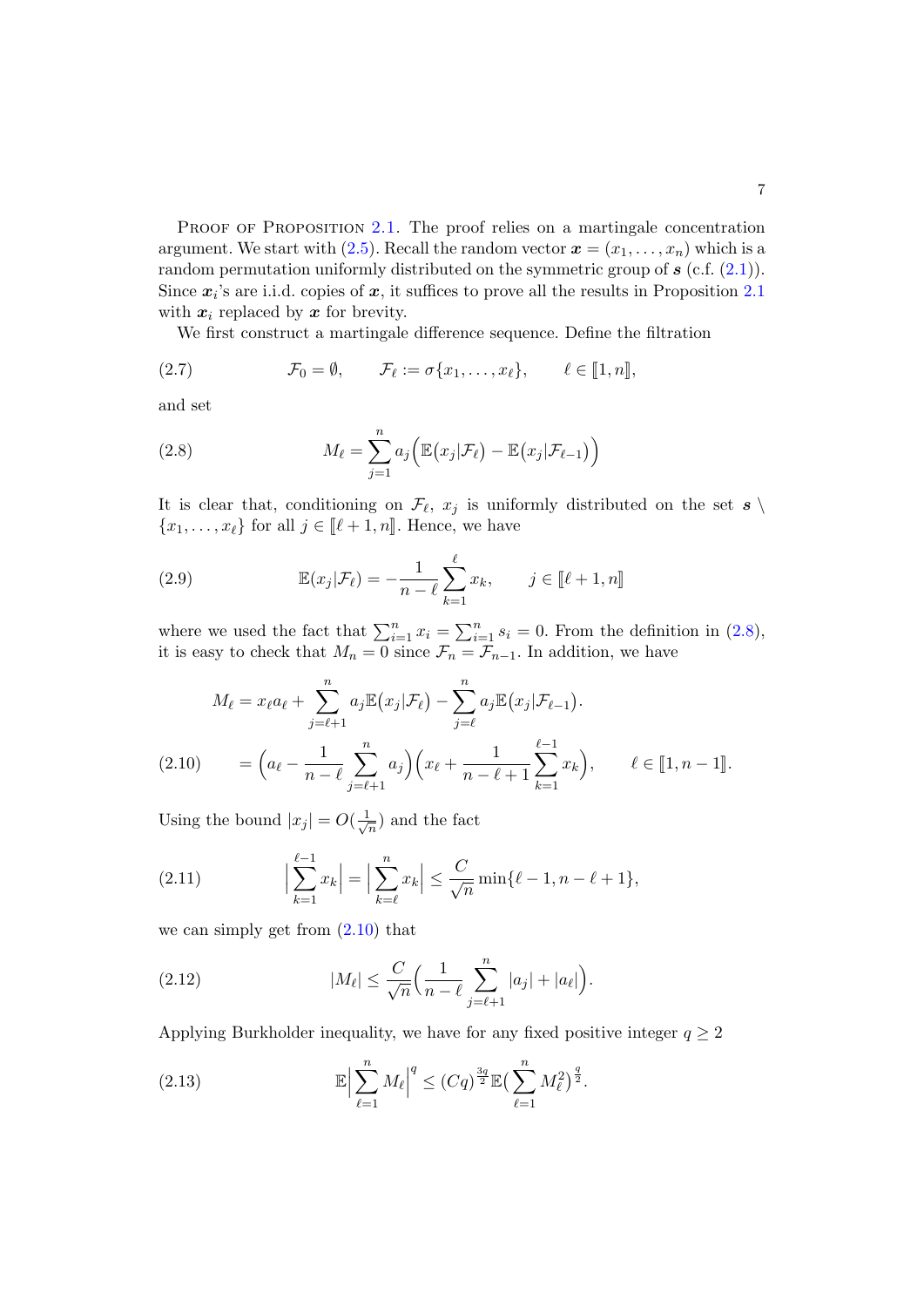From  $(2.12)$ , we have

<span id="page-7-0"></span>
$$
\sum_{\ell=1}^{n} M_{\ell}^{2} = \sum_{\ell=1}^{n-1} M_{\ell}^{2} \leq \frac{C}{n} \sum_{\ell=1}^{n-1} \left( \frac{1}{(n-\ell)^{2}} \left( \sum_{j=\ell+1}^{n} |a_{j}| \right)^{2} + a_{\ell}^{2} \right)
$$
\n
$$
\leq \frac{C}{n} \sum_{\ell=1}^{n-1} \left( \frac{1}{n-\ell} \sum_{j=\ell+1}^{n} a_{j}^{2} + a_{\ell}^{2} \right) \leq C \frac{\log n}{n} \sum_{\ell=1}^{n} a_{j}^{2}.
$$

Plugging [\(2.14\)](#page-7-0) into [\(2.13\)](#page-6-3) and using Markov's inequality, we can conclude [\(2.5\)](#page-5-2). Next, we prove  $(2.6)$ . It suffices to show the following two

<span id="page-7-1"></span>(2.15) 
$$
\left| \sum_{j=1}^{n} b_{jj} (x_{ij}^2 - \frac{1}{n}) \right| \prec \frac{1}{n} \sqrt{\sum_{j} (b_{jj})^2},
$$

<span id="page-7-3"></span>(2.16) 
$$
\left| \sum_{j \neq k} b_{jk} x_{ij} x_{ik} + \frac{1}{n(n-1)} \sum_{j \neq k} b_{jk} \right| \prec \frac{1}{n} \sqrt{\sum_{j \neq k} (b_{jk})^2}.
$$

For [\(2.15\)](#page-7-1), again, we construct a sequence of martingale differences as

(2.17) 
$$
N_{\ell} = \sum_{j=1}^{n} b_{jj} \Big( \mathbb{E} \big( x_j^2 | \mathcal{F}_{\ell} \big) - \mathbb{E} \big( x_j^2 | \mathcal{F}_{\ell-1} \big) \Big).
$$

We have  $N_n = 0$  since  $\mathcal{F}_n = \mathcal{F}_{n-1}$ . Again, given  $\{x_1, \ldots, x_{\ell-1}\}$ , we recall the fact that  $\sum$ at  $x_j$  is uniformly distributed on  $s \setminus \{x_1, \ldots, x_{\ell-1}\}$  for all  $j \geq \ell$ . Moreover, since  $\sum_{j=1}^n s_j^2 = 1$ , we have

<span id="page-7-2"></span>(2.18) 
$$
\mathbb{E}(x_j^2|\mathcal{F}_\ell) = \frac{1}{n-\ell}\Big(1-\sum_{k=1}^\ell x_k^2\Big), \qquad \forall j \ge \ell+1.
$$

Applying [\(2.18\)](#page-7-2), we obtain

$$
N_{\ell} = b_{\ell\ell} x_{\ell}^{2} + \sum_{j=\ell+1}^{n} b_{jj} \mathbb{E}(x_{j}^{2} | \mathcal{F}_{\ell}) - \sum_{j=\ell}^{n} b_{jj} \mathbb{E}(x_{j}^{2} | \mathcal{F}_{\ell-1}).
$$
  
= 
$$
\left(b_{\ell\ell} - \frac{1}{n-\ell} \sum_{j=\ell+1}^{n} b_{jj}\right) \left(x_{\ell}^{2} - \frac{1}{n-\ell+1} \left(1 - \sum_{k=1}^{\ell-1} x_{k}^{2}\right)\right)
$$

Using the fact  $x_k = O(\frac{1}{\sqrt{k}})$  $\frac{1}{n}$ , we have

$$
|N_{\ell}| \leq \frac{C}{n} \Big( \frac{1}{n-\ell} \sum_{j=\ell+1}^{n} |b_{jj}| + |b_{\ell\ell}| \Big)
$$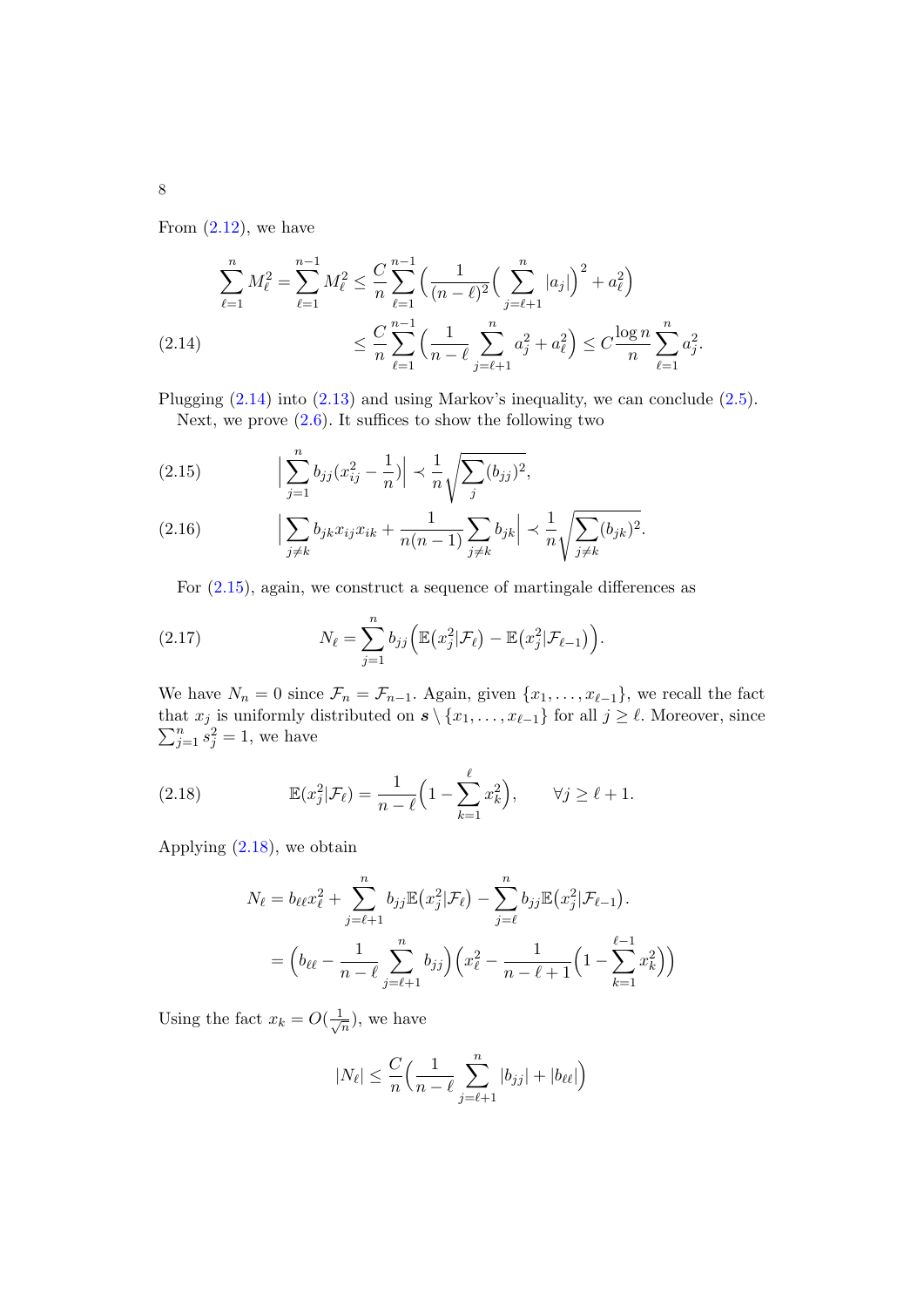The remaining proof of  $(2.15)$  is nearly the same as that for  $(2.5)$ . We thus omit the details.

Next, we prove  $(2.16)$ . It suffices to estimate a half of the quadratic form. Recall the filtration defined in  $(2.7)$ . We further set

(2.19) 
$$
L_{\ell} := \sum_{i < j} b_{ij} \Big( \mathbb{E} (x_i x_j | \mathcal{F}_{\ell}) - \mathbb{E} (x_i x_j | \mathcal{F}_{\ell-1}) \Big) = L_{\ell 1} + L_{\ell 2} + L_{\ell 3} + L_{\ell 4},
$$

where

$$
L_{\ell 1} := \sum_{i=1}^{\ell-1} b_{i\ell} x_i \Big( x_{\ell} - \mathbb{E}(x_{\ell} | \mathcal{F}_{\ell-1}) \Big)
$$
  
\n
$$
L_{\ell 2} := \sum_{j=\ell+1}^n b_{\ell j} \Big( \mathbb{E}(x_j | \mathcal{F}_{\ell}) x_{\ell} - \mathbb{E}(x_j x_{\ell} | \mathcal{F}_{\ell-1}) \Big)
$$
  
\n
$$
L_{\ell 3} := \sum_{i=1}^{\ell-1} \sum_{j=\ell+1}^n b_{ij} x_i \Big( \mathbb{E}(x_j | \mathcal{F}_{\ell}) - \mathbb{E}(x_j | \mathcal{F}_{\ell-1}) \Big)
$$
  
\n(2.20) 
$$
L_{\ell 4} := \sum_{i=\ell+1}^n \sum_{j=i+1}^n b_{ij} \Big( \mathbb{E}(x_i x_j | \mathcal{F}_{\ell}) - \mathbb{E}(x_i x_j | \mathcal{F}_{\ell-1}) \Big).
$$

<span id="page-8-5"></span>First, using  $(2.5)$  we can improve  $(2.11)$  to

<span id="page-8-0"></span>(2.21) 
$$
\Big|\sum_{i=1}^{\ell-1} x_i\Big| = \Big|\sum_{i=\ell}^n x_i\Big| \prec \min\Big\{\sqrt{\frac{\ell-1}{n}}, \sqrt{\frac{n-\ell+1}{n}}\Big\}.
$$

Hence, in light of  $(2.9)$ , we have

<span id="page-8-3"></span>(2.22) 
$$
|\mathbb{E}(x_j|\mathcal{F}_{\ell-1})| \prec \frac{1}{\sqrt{n(n-\ell+1)}}.
$$

Moreover, we also have for  $i, j \ge \ell$  and  $i \ne j,$ 

<span id="page-8-1"></span>
$$
(2.23) \qquad \mathbb{E}\big(x_i x_j | \mathcal{F}_{\ell-1}\big) = -\frac{1}{(n-\ell+1)(n-\ell)} \Big( \big(\sum_{i=1}^{\ell-1} x_i\big)^2 + \big(1 - \sum_{i=1}^{\ell-1} x_i^2\big)\Big).
$$

Observe that

<span id="page-8-2"></span>(2.24) 
$$
|1 - \sum_{i=1}^{\ell-1} x_i^2| \le C \frac{n - \ell + 1}{n}.
$$

Combining [\(2.21\)](#page-8-0), [\(2.23\)](#page-8-1) with [\(2.24\)](#page-8-2), we obtain for  $\ell \in [1, n - 1]$ 

<span id="page-8-4"></span>(2.25) 
$$
\left| \mathbb{E} (x_i x_j | \mathcal{F}_{\ell-1}) \right| \leq C \frac{1}{n(n-\ell)},
$$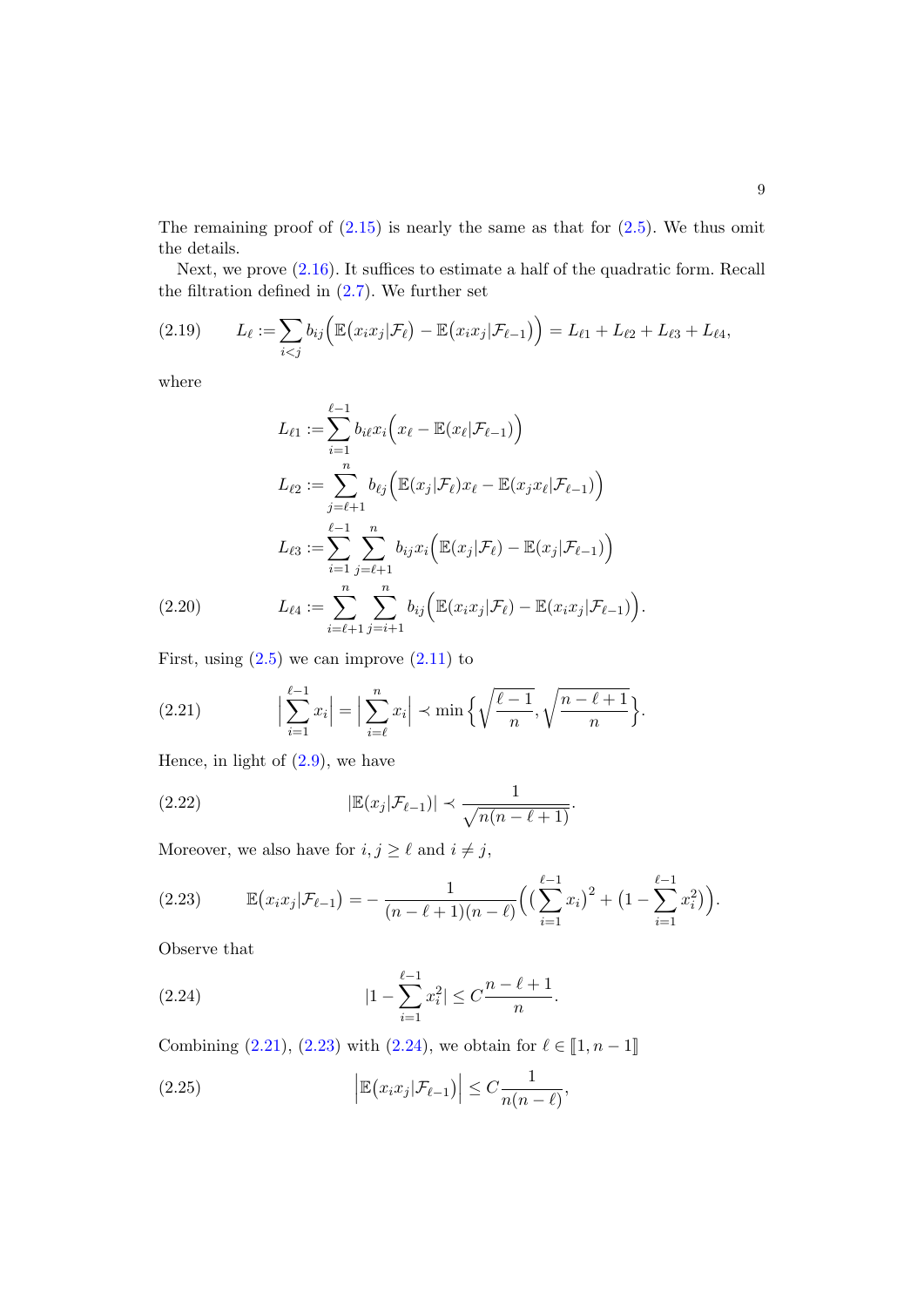and for  $\ell = n$  we simply use the bound  $|x_i x_j| = O(\frac{1}{n})$ 

 $\frac{1}{n}$ ). Let  $q \geq 2$  be any given integer. Using Burkholder inequality again, we have

<span id="page-9-3"></span>(2.26) 
$$
\mathbb{E}\Big|\sum_{\ell}L_{\ell}\Big|^q\leq (Cq)^{\frac{3q}{2}}\mathbb{E}\Big(\sum_{\ell}L_{\ell}^2\Big)^{\frac{q}{2}}.
$$

Then, applying generalized Minkowski inequality, we obtain

<span id="page-9-2"></span>(2.27) 
$$
\left(\mathbb{E}\left(\sum_{\ell} L_{\ell}^{2}\right)^{\frac{q}{2}}\right)^{\frac{2}{q}} \leq \sum_{\ell} \left(\mathbb{E}|L_{\ell}|^{q}\right)^{\frac{2}{q}}.
$$

Hence, it suffices to estimate  $\mathbb{E}|L_{\ell a}|^q$  for  $a = 1, 2, 3, 4$ . For  $\mathbb{E}|L_{\ell 1}|^q$ , using the bound  $|x_i|=O(\frac{1}{\sqrt{n}})$  $(\frac{1}{n})$ , we have

<span id="page-9-0"></span>
$$
(2.28)
$$

$$
\mathbb{E}|L_{\ell 1}|^{q} = \mathbb{E}\Big(\big|x_{\ell}-\mathbb{E}(x_{\ell}|\mathcal{F}_{\ell-1})\big|^{q}\Big|\sum_{i=1}^{\ell-1}b_{i\ell}x_{i}\Big|^{q}\Big) \leq \frac{C}{n^{\frac{q}{2}}}\mathbb{E}\Big|\sum_{i=1}^{\ell-1}b_{i\ell}x_{i}\Big|^{q} \prec \frac{\left(\sum_{i=1}^{\ell-1}b_{i\ell}^{2}\right)^{\frac{q}{2}}}{n^{q}},
$$

where the last step follows from  $(2.5)$ .

Next, we estimate  $\mathbb{E}|L_{\ell2}|^q$ . Plugging the bounds  $(2.22)$ ,  $(2.25)$  and  $|x_i| = O(\frac{1}{\sqrt{\ell}})$  $\frac{1}{n})$ into the definition in  $(2.20)$ , we have

$$
|L_{\ell 2}| \prec \frac{\sum_{j=\ell+1}^{n} |b_{\ell j}|}{n\sqrt{n-\ell+1}} \le \frac{\sqrt{\sum_{j=\ell+1}^{n} b_{\ell j}^2}}{n}
$$

.

Consequently, we have

<span id="page-9-1"></span>(2.29) 
$$
\mathbb{E}|L_{\ell 2}|^q \prec \frac{\left(\sum_{j=\ell+1}^n b_{\ell j}^2\right)^{\frac{q}{2}}}{n^q}.
$$

Next, we estimate  $\mathbb{E}[L_{\ell 3}]^q$ . From [\(2.9\)](#page-6-6) and [\(2.11\)](#page-6-5), we have

$$
\left| \mathbb{E}(x_j|\mathcal{F}_\ell) - \mathbb{E}(x_j|\mathcal{F}_{\ell-1}) \right| = \frac{1}{n-\ell} \left| \frac{\sum_{i=1}^{\ell-1} x_i}{n-\ell+1} + x_\ell \right| \prec \frac{1}{(n-\ell)\sqrt{n}}, \qquad \ell \in [1, n-1],
$$

and we also have the trivial fact  $\mathbb{E}(x_j | \mathcal{F}_n) - \mathbb{E}(x_j | \mathcal{F}_{n-1}) = 0$ . Therefore, by [\(2.5\)](#page-5-2), we have

$$
|L_{\ell 3}| \prec \frac{1}{(n-\ell)\sqrt{n}} \sum_{j=\ell+1}^{n} \left| \sum_{i=1}^{\ell-1} b_{ij} x_i \right|
$$
  

$$
\prec \frac{1}{(n-\ell)n} \sum_{j=\ell+1}^{n} \sqrt{\sum_{i=1}^{\ell-1} b_{ij}^2} \prec \frac{1}{n\sqrt{n-\ell}} \sqrt{\sum_{i=1}^{\ell-1} \sum_{j=\ell+1}^{n} b_{ij}^2}.
$$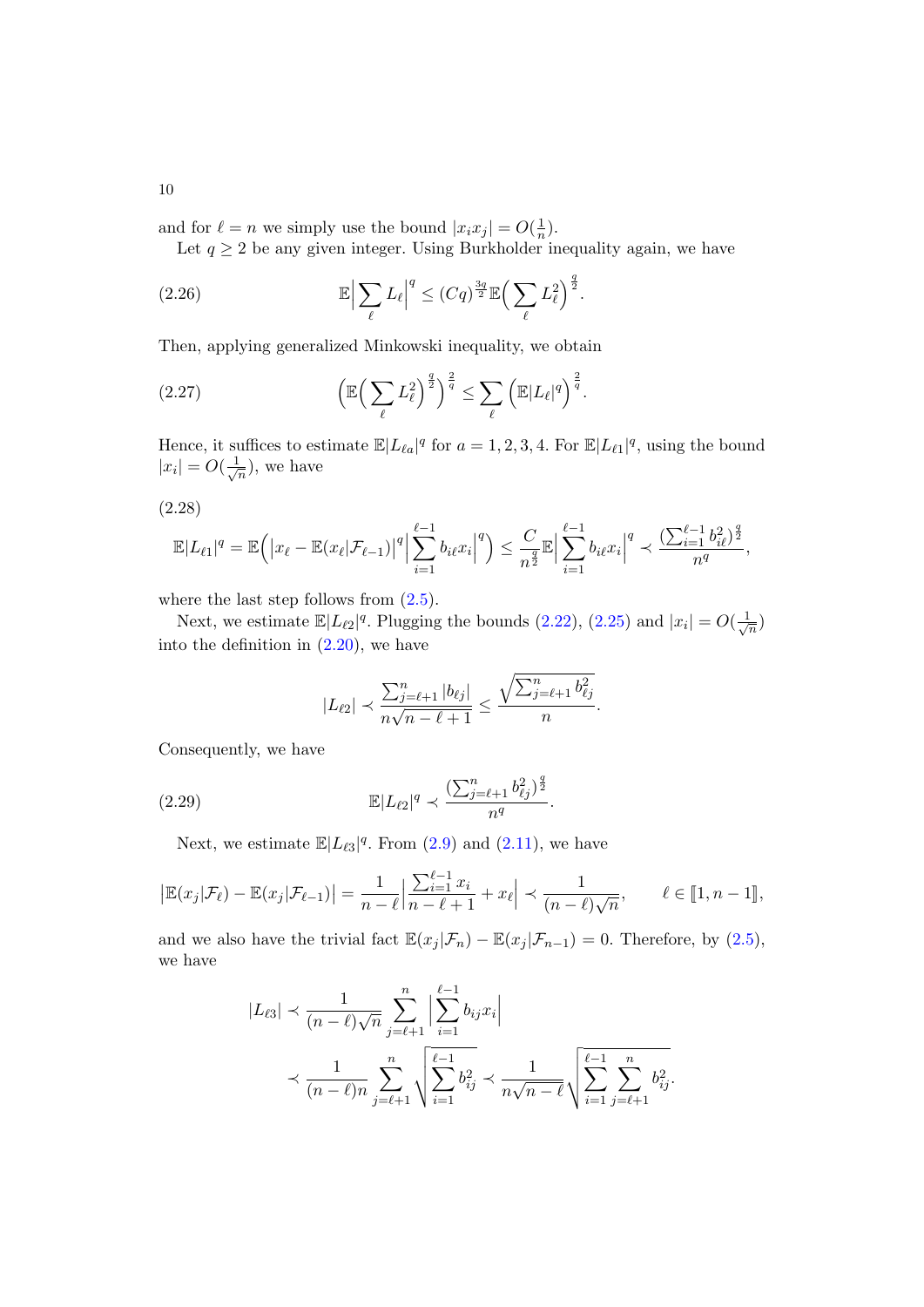Hence, we have

<span id="page-10-0"></span>(2.30) 
$$
\mathbb{E}|L_{\ell 3}|^{q} \prec \frac{\left(\sum_{i=1}^{\ell-1}\sum_{j=\ell+1}^{n}b_{ij}^{2}\right)^{\frac{q}{2}}}{n^{q}(n-\ell)^{\frac{q}{2}}}.
$$

Next, we estimate  $\mathbb{E}|L_{\ell 4}|^q$ . From [\(2.23\)](#page-8-1), we have for  $i, j > \ell$ 

$$
\begin{split} \left| \mathbb{E} (x_i x_j | \mathcal{F}_\ell) - \mathbb{E} (x_i x_j | \mathcal{F}_{\ell-1}) \right| \\ &= \Big| \frac{1}{(n - \ell - 1)(n - \ell)(n - \ell + 1)} \Big( \Big( \sum_{i=1}^{\ell-1} x_i \Big)^2 + \Big( 1 - \sum_{i=1}^{\ell-1} x_i^2 \Big) \Big) \\ &+ \frac{2}{(n - \ell)(n - \ell - 1)} x_\ell \sum_{i=1}^{\ell-1} x_i \Big| \prec \frac{1}{n(n - \ell)^{\frac{3}{2}}} . \end{split}
$$

Therefore, we have

$$
L_{\ell 4} \prec \frac{1}{n(n-\ell)^{\frac{3}{2}}} \sum_{i=\ell+1}^{n} \sum_{j=i+1}^{n} |b_{ij}| \leq C \frac{1}{n\sqrt{n-\ell}} \sqrt{\sum_{i=\ell+1}^{n} \sum_{j=i+1}^{n} b_{ij}^{2}}.
$$

Hence, we also have

<span id="page-10-1"></span>(2.31) 
$$
\mathbb{E}|L_{\ell 4}|^{q} \prec \frac{\left(\sum_{i=\ell+1}^{n}\sum_{j=i+1}^{n}b_{ij}^{2}\right)^{\frac{q}{2}}}{n^{q}(n-\ell)^{\frac{q}{2}}}.
$$

Using generalized Minkowski inequality again, we can conclude from [\(2.28\)](#page-9-0), [\(2.29\)](#page-9-1), [\(2.30\)](#page-10-0) and [\(2.31\)](#page-10-1) that

<span id="page-10-2"></span>
$$
\begin{split} \left(\mathbb{E}|L_{\ell}|^{q}\right)^{\frac{2}{q}} &= \left(\mathbb{E}|\sum_{a=1}^{4}L_{\ell a}|^{q}\right)^{\frac{2}{q}} \le 4\left(\mathbb{E}(\sum_{a=1}^{4}L_{\ell a}^{2})^{\frac{q}{2}}\right)^{\frac{2}{q}} \le 4\sum_{a=1}^{4}\left(\mathbb{E}|L_{\ell a}|^{q}\right)^{\frac{2}{q}}\\ &\quad \times \frac{1}{n^{2}}\left(\sum_{i=1}^{\ell-1}b_{i\ell}^{2}+\sum_{j=\ell+1}^{n}b_{\ell j}^{2}+\frac{1}{n-\ell}\sum_{j=\ell+1}^{n}\sum_{i=1}^{j-1}b_{ij}^{2}\right). \end{split}
$$

Recall  $(2.27)$ . We see from  $(2.32)$  that

<span id="page-10-3"></span>
$$
(2.33) \qquad \left(\mathbb{E}\left(\sum_{\ell} L_{\ell}^2\right)^{\frac{q}{2}}\right)^{\frac{2}{q}} \le \sum_{\ell} \left(\mathbb{E}|L_{\ell}|^{q}\right)^{\frac{2}{q}} \prec \frac{1}{n^2} \sum_{i < j} b_{ij}^2,
$$

where we used the fact

$$
\sum_{\ell} \sum_{j=\ell+1}^{n} \sum_{i=1}^{j-1} \frac{1}{n-\ell} b_{ij}^2 = \sum_{j} \sum_{i=1}^{j-1} \left( \sum_{\ell=1}^{j-1} \frac{1}{n-\ell} \right) b_{ij}^2
$$

$$
\leq C \log n \sum_{j} \sum_{i=1}^{j-1} b_{ij}^2 \prec \sum_{i < j} b_{ij}^2.
$$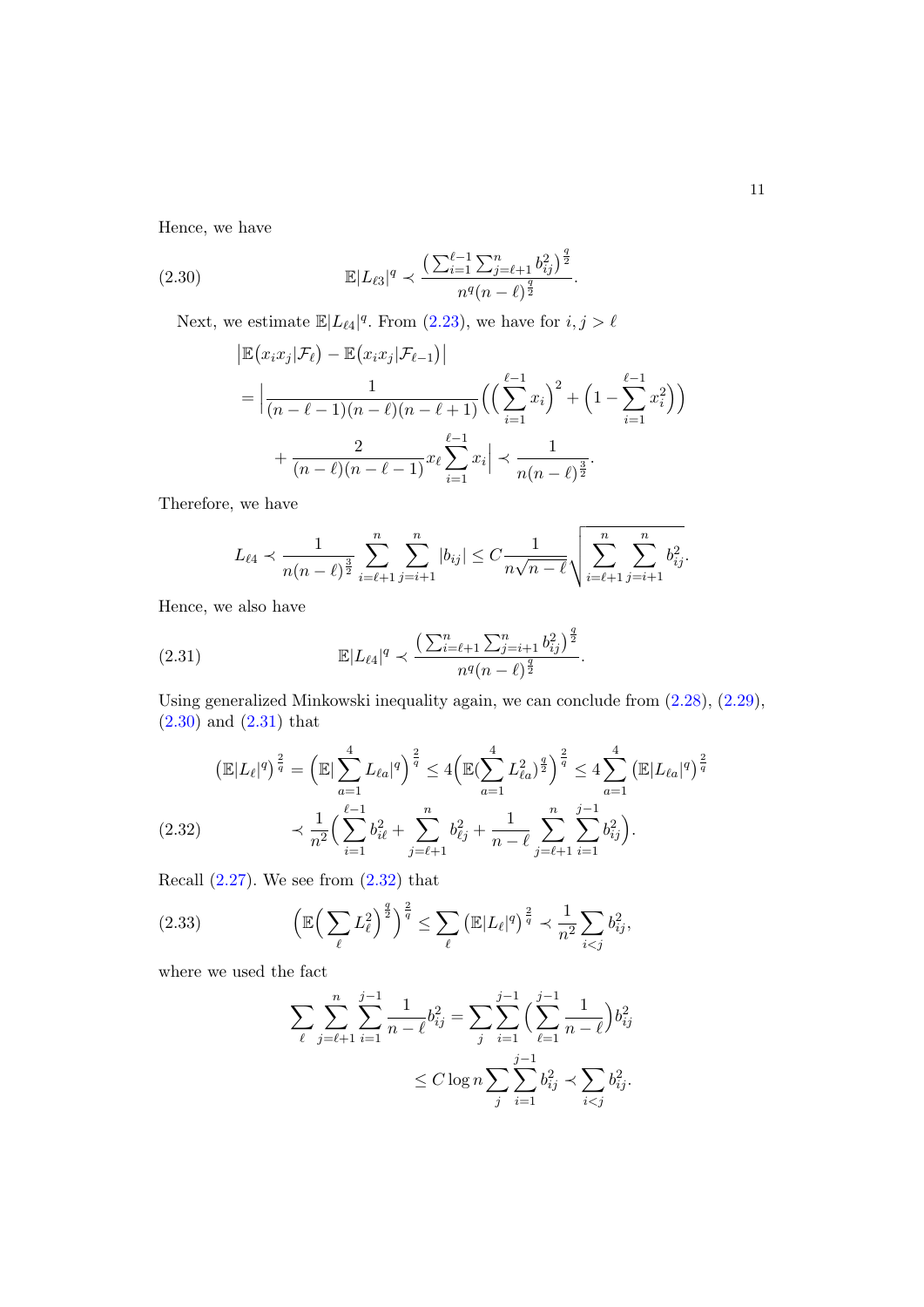Plugging  $(2.33)$  into  $(2.26)$ , we have

$$
\mathbb{E}\Big|\sum_{\ell}L_{\ell}\Big|^q\leq (Cq)^{\frac{3q}{2}}\frac{\left(\sum_{i
$$

Hence, we have

(2.34) 
$$
\left| \sum_{i \neq j} b_{ij} x_i x_j - \mathbb{E} \left( \sum_{i \neq j} b_{ij} x_i x_j \right) \right| \prec \frac{1}{n} \sqrt{\sum_{i \neq j} b_{ij}^2}
$$

This together with the fact  $\mathbb{E} x_i x_j = -\frac{1}{n(n-1)}$  (c.f. [\(1.2\)](#page-1-2)) concludes the proof of  $(2.16).$  $(2.16).$ 

Recall the definition of  $\tilde{x}$  from [\(2.2\)](#page-5-1) and also observe that the entries of  $\xi$ 's are i.i.d.. Then using the large deviation estimates for linear and quadratic forms of the i.i.d. random variables (c.f. Corollary B.3 of [\[10\]](#page-19-14) for instance), we see that both  $(2.5)$  and  $(2.6)$  still hold if we replace x by  $\tilde{x}$ .

Hence, we completed the proof of Proposition [2.1.](#page-5-0)

2.2. Strong local law for S. Recall the notation  $F_{c_n}$  as the distribution defined in Theorem [1.1](#page-2-0) with c replaced by  $c_n$ . In addition, we dente by  $\gamma_1 \geq \gamma_2 \geq \ldots \geq \gamma_{p \wedge n}$ the ordered *p*-quantiles of  $F_{c_n}$ , i.e.,  $\gamma_j$  is the smallest real number such that

(2.35) 
$$
\int_{-\infty}^{\gamma_j} dF_{c_n}(x) = \frac{p-j+1}{p}, \quad j \in [1, n \wedge p],
$$

We denote by  $\underline{m}$  the Stieltjes transform of  $F_{c_n}$  in the sequel. It is known that  $\underline{m}: \mathbb{C}^+ \to \mathbb{C}^+$  satisfies the following equation

(2.36) 
$$
\underline{m}(z) = \frac{1}{1 - c_n - z - c_n z \underline{m}(z)}.
$$

The following lemma on  $m(z)$  is elementary.

<span id="page-11-0"></span>LEMMA 2.2. For any  $z \in E + i\eta \in \mathcal{D}(\varepsilon)$ , we have

$$
(2.37) \t\t |m(z)| \sim 1,
$$

(2.38) 
$$
\operatorname{Im} \underline{m}(z) \sim \begin{cases} \sqrt{\kappa + \eta}, & \text{if } E \leq d_{+,c_n} \\ \frac{\eta}{\sqrt{\kappa + \eta}}, & \text{if } E \geq d_{+,c_n} \end{cases}
$$

where  $\kappa \equiv \kappa(E) := |E - d_{+,c_n}|$ .

12

 $\Box$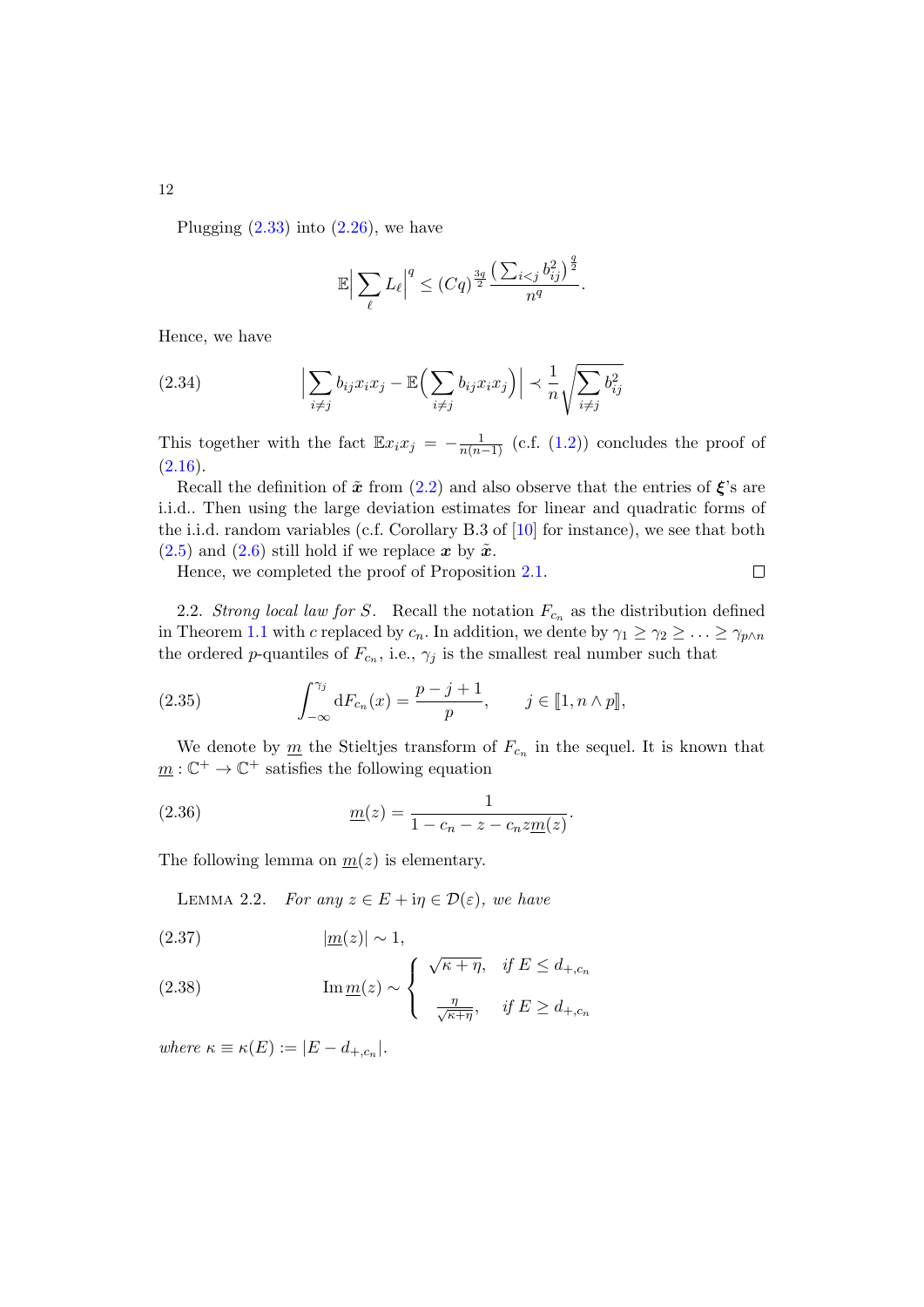Recall the matrix  $\widetilde{S}$  defined in [\(2.4\)](#page-5-5). We introduce some intermediate matrices between S and S. Starting from X, we replace  $x_i$ 's by  $\tilde{x}_i$ 's one by one and get the sequence of intermediate matrices

<span id="page-12-1"></span>(2.39) 
$$
X = X_0, X_1, \dots, X_\ell, X_{\ell+1}, \dots, X_{p-1}, X_p = \tilde{X}.
$$

Correspondingly, we set

<span id="page-12-2"></span>(2.40) 
$$
S_{\ell} = X_{\ell} X'_{\ell},
$$
  $G_{\ell} \equiv G_{\ell}(z) := (S_{\ell} - z)^{-1},$   $m_{\ell}(z) := \frac{1}{p} \text{Tr} G_{\ell}(z)$ 

For  $\ell = 0$ , we simply write  $S_0, G_0, m_0$  as  $S, G, m$ . We further introduce the notations

(2.41) 
$$
\Lambda_{\mathbf{d}} := \max_{k} |G_{kk} - \underline{m}|, \qquad \Lambda_{\mathbf{o}} := \max_{k \neq \ell} |G_{k\ell}|, \qquad \Lambda := |m - \underline{m}|.
$$

We then set the domain

(2.42) 
$$
\mathcal{D}(\epsilon) := \left\{ z = E + i\eta : \frac{1}{2}d_{+,c} \le E \le 2d_{+,c}, n^{-1+\epsilon} \le \eta \le 1 \right\}
$$

We remind here that the following proof works well for a larger domain with  $E \in \mathcal{E}$  $\left[\frac{1}{2}\right]$  $\frac{1}{2}d_{-,c}$ ,  $2d_{+,c}$  (say), which covers the whole spectrum, in case  $c \neq 1$ . Here in  $\mathcal{D}(\epsilon)$ we focus on a neighborhood of the right edge  $d_{+,c}$  only to avoid the discussion on the regime of c. The following discussion restricted to the domain  $\mathcal{D}(\epsilon)$  is sufficient for the universality of the largest eigenvalues. We then further define the control parameter

$$
\Psi \equiv \Psi(z) := \sqrt{\frac{\text{Im} \, \underline{m}}{N\eta}} + \frac{1}{N\eta}.
$$

We claim that the following local law holds.

<span id="page-12-0"></span>PROPOSITION 2.3. Under the assumption  $(1.1)$ , the following bounds hold. (i): (Entrywise local law)

$$
\Lambda_{\mathbf{d}}(z) \prec \Psi(z), \qquad \Lambda_{\mathbf{o}}(z) \prec \Psi(z)
$$

holds uniformly on  $\mathcal{D}(\epsilon)$ . (ii): (Strong local law)

$$
\Lambda(z) \prec \frac{1}{N\eta}
$$

holds uniformly on  $\mathcal{D}(\epsilon)$ .

(iii): (Rigidity on the right edge). For  $i \in [1, \delta p]$  with any sufficiently small constant  $\delta \in (0,1)$ , we have

$$
|\lambda_i(S) - \gamma_i| \prec n^{-\frac{2}{3}} i^{-\frac{1}{3}}.
$$

All the above hold if we replace S by  $S_{\ell}$  for all  $\ell \in [\![1, p]\!]$ .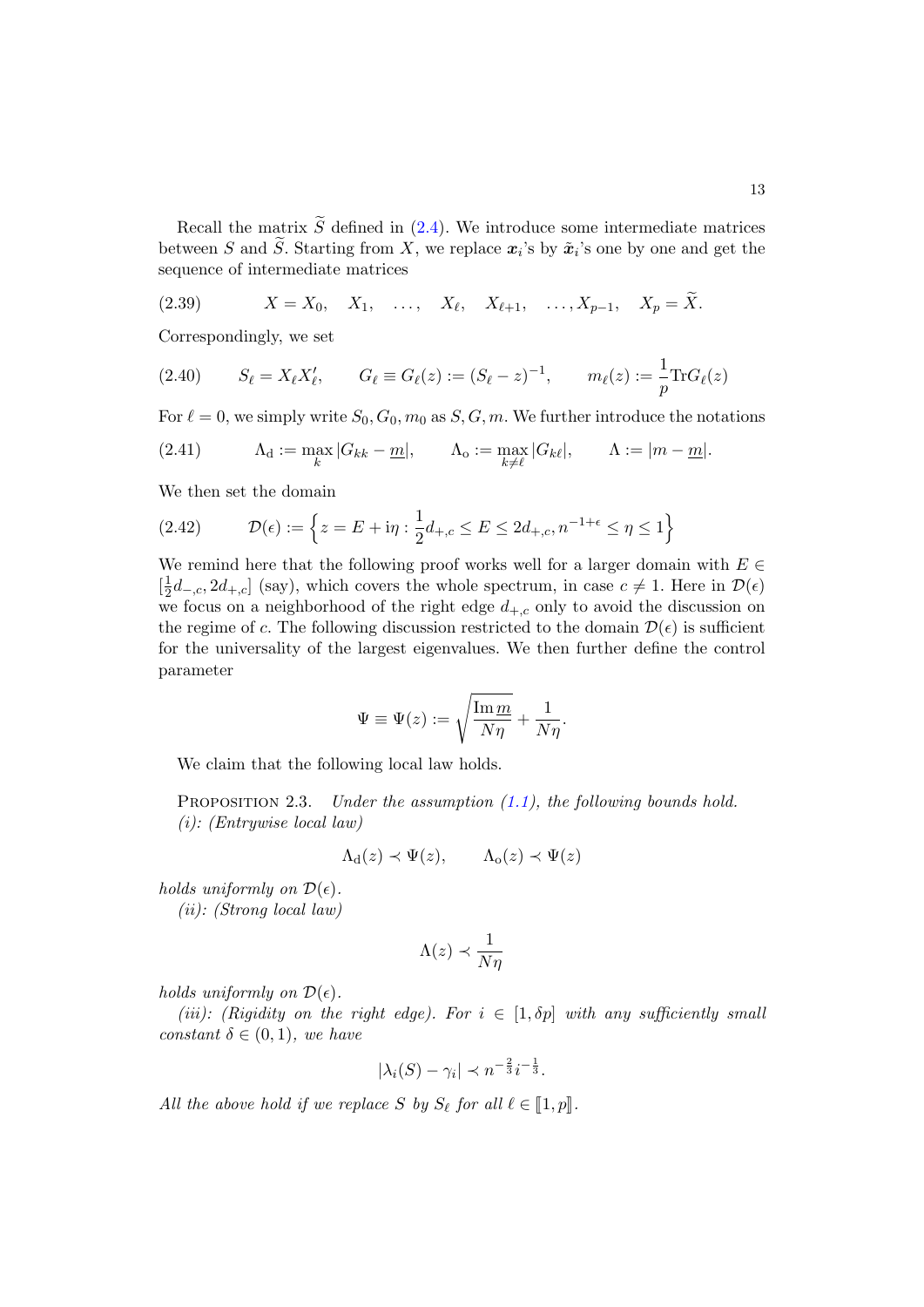In the sequel, we will prove Proposition [2.3,](#page-12-0) based on the large deviation estimate in Proposition [2.1](#page-5-0) and the general framework developed in [\[17\]](#page-20-0).

PROOF OF PROPOSITION [2.3.](#page-12-0) With the large deviation estimate in Proposition [2.1,](#page-5-0) the proof of Proposition [2.3](#page-12-0) is nearly the same as that for Theorem 3.1 in [\[17\]](#page-20-0). The main difference is that here we state all the estimates with the notation  $\prec$  (c.f. Definition [1.5\)](#page-4-1) instead of the more quantitive statements in [\[17\]](#page-20-0). More directly, we can regard Proposition [2.3](#page-12-0) as a consequence of Proposition [2.1](#page-5-0) and Theorem 3.6 in [\[17\]](#page-20-0). Nevertheless, here in [\(2.6\)](#page-5-4), we do have  $\frac{1}{n} \text{Tr} B \Sigma$  which is not exactly the same as  $\frac{1}{n} \text{Tr} B$  in Lemma 3.4 of [\[17\]](#page-20-0) (set  $\sigma^2 = \frac{1}{n}$  $\frac{1}{n}$  therein). In the sequel, we justify this minor issue.

We first define a random control parameter

$$
\Pi \equiv \Pi(z) := \sqrt{\frac{\text{Im } m(z) + |\Lambda(z)|}{n\eta}} + \frac{1}{n\eta}.
$$

Observe that since  $\text{Im } \underline{m}(z) \gtrsim \eta$ , we always have  $\Psi(z)$ ,  $\Pi(z) \gtrsim n^{-\frac{1}{2}}$ . We denote by  $X^{(i)}$  the submatrix of X with  $x_i$  deleted. Further, we denote by  $S^{(i)} = X^{(i)}(X^{(i)})'$ and  $G^{(i)} := (S^{(i)} - z)^{-1}$ . Denote by

<span id="page-13-0"></span>
$$
(2.43)
$$

$$
S := X'X
$$
,  $\mathcal{G}(z) := (S - z)^{-1}$ ,  $\mathcal{S}^{(i)} := (X^{(i)})'X^{(i)}$ ,  $\mathcal{G}^{(i)}(z) := (S^{(i)} - z)^{-1}$ .

Observe that

<span id="page-13-4"></span>(2.44) 
$$
\text{Tr} \mathcal{G}(z) = \text{Tr} G(z) - \frac{n-p}{z}, \quad \text{Tr} \mathcal{G}^{(i)}(z) = \text{Tr} G^{(i)}(z) - \frac{n-p+1}{z}.
$$

Let  $G_{ij}$  be the  $(i, j)$ th entry of G. Using Schur complement, we see that

$$
G_{ii}=\frac{1}{\boldsymbol{x}_i\boldsymbol{x}_i'-z-\boldsymbol{x}_i(X^{(i)})'G^{(i)}X^{(i)}\boldsymbol{x}_i'}.
$$

The place we need to use  $(2.6)$  is the following

<span id="page-13-3"></span>(2.45)

$$
\boldsymbol{x}_i(X^{(i)})'G^{(i)}X^{(i)}\boldsymbol{x}_i' - \frac{1}{n}\text{Tr}(X^{(i)})'G^{(i)}X^{(i)}\Sigma = O_{\prec}\Big(\frac{1}{n}\sqrt{\text{Tr}((X^{(i)})'G^{(i)}X^{(i)})^2}\Big).
$$

The key observation is that

<span id="page-13-1"></span>(2.46) 
$$
\text{Tr}(X^{(i)})'G^{(i)}X^{(i)}\mathbf{1}'\mathbf{1} = \mathbf{1}(X^{(i)})'G^{(i)}X^{(i)}\mathbf{1}' = 0,
$$

since  $\mathbf{x}_k \mathbf{1}' = \sum_j x_{kj} = 0$ . Moreover, we can write

<span id="page-13-2"></span>(2.47) 
$$
(X^{(i)})'G^{(i)}X^{(i)} = S^{(i)}G^{(i)} = (I_n + zG^{(i)}),
$$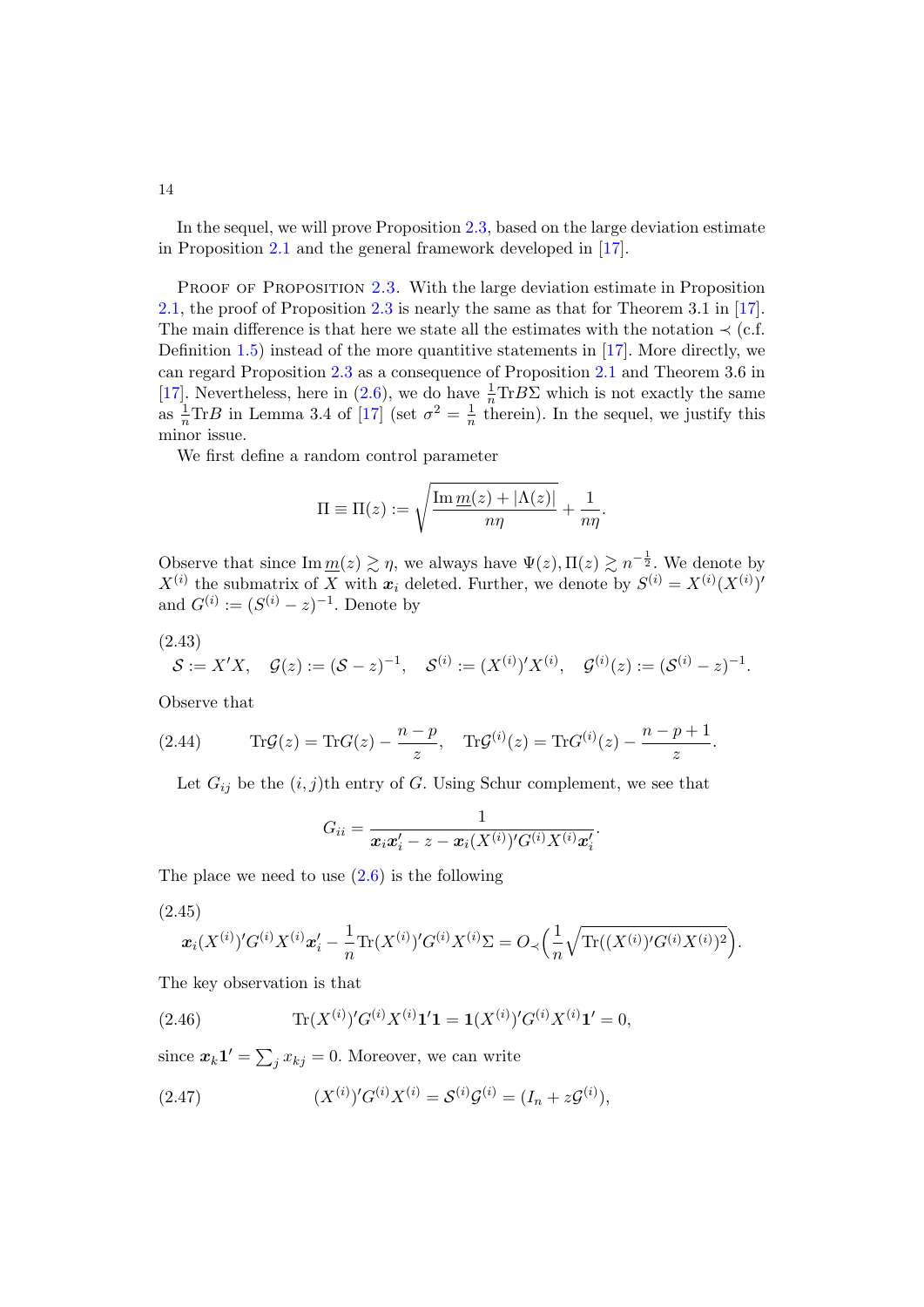where  $\mathcal{S}^{(i)}$  and  $\mathcal{G}^{(i)}$  are defined in [\(2.43\)](#page-13-0). Hence, from [\(2.3\)](#page-5-6), [\(2.46\)](#page-13-1), [\(2.47\)](#page-13-2), we see that

$$
\frac{1}{n}\text{Tr}(X^{(i)})'G^{(i)}X^{(i)}\Sigma = \frac{1}{n-1}\text{Tr}(X^{(i)})'G^{(i)}X^{(i)}
$$

$$
=\frac{1}{n-1}\text{Tr}(I_n+z\mathcal{G}^{(i)}) = \frac{n}{n-1} + z\frac{1}{n-1}\text{Tr}\mathcal{G}^{(i)}.
$$

Hence, we can write  $(2.45)$  as

<span id="page-14-1"></span>
$$
x_i(X^{(i)})'G^{(i)}X^{(i)}x'_i = \frac{n}{n-1} + z\frac{1}{n-1}\text{Tr}\mathcal{G}^{(i)} + O\left(\frac{1}{n}\sqrt{n+z\text{Tr}\mathcal{G}^{(i)}+z^2\text{Tr}(\mathcal{G}^{(i)})^2}\right)
$$
  
(2.48) 
$$
= \frac{n}{n-1} + z\frac{1}{n-1}\text{Tr}\mathcal{G}^{(i)} + O\left(\text{II}\right) = 1 + z\text{Tr}\mathcal{G}^{(i)} + O\left(\text{II}\right),
$$

where the second step follows from  $(2.44)$ , the fact  $|\text{Tr}G - \text{Tr}G^{(i)}| \prec \frac{1}{\eta}$  and the fact  $|m| \le |m| + |\Lambda| \le C + |\Lambda|$ , and the fact  $\Pi(z) \gtrsim n^{-\frac{1}{2}}$ . Moreover, [\(2.46\)](#page-13-1) also holds even we replace X by any intermediate matrix  $X_{\ell}$  defined in [\(2.39\)](#page-12-1), since  $\tilde{\boldsymbol{x}}_i \boldsymbol{1}' = \boldsymbol{\xi}_i \Sigma^{\frac{1}{2}} \boldsymbol{1}' = 0$ . Hence, the estimate  $(2.48)$  also holds if we replace X by any  $X_{\ell}$ . All the remaining proof is the same as the counterpart in [\[17\]](#page-20-0). We thus omit the details.

Hence, we conclude the proof of Proposition [2.3.](#page-12-0)

$$
\qquad \qquad \Box
$$

<span id="page-14-0"></span>3. Edge universality for  $S$ . In this section, we prove the edge universality of S by Green function comparison.

3.1. Green function comparison. Recall the intermediate matrices defined in [\(2.39\)](#page-12-1) and the notations introduced in [\(2.40\)](#page-12-2). Our aim is to show the following lemma.

<span id="page-14-2"></span>LEMMA 3.1. Fix any  $\gamma \in [0, p]$ . Let  $\varepsilon > 0$  be any sufficiently small constant. Let  $E, E_1, E_2 \in \mathbb{R}$  satisfy  $E_1 < E_2$  and

(3.1) 
$$
|E|, |E_1|, |E_2| \le n^{-\frac{2}{3} + \varepsilon},
$$

and set  $\eta_0 = n^{-\frac{2}{3} - \varepsilon}$ . Let  $F : \mathbb{R} \to \mathbb{R}$  be a smooth function satisfying

$$
\max_{x \in \mathbb{R}} |F^{(\ell)}(x)|(|x|+1)^{-C} \le C, \qquad \ell = 1, 2, 3, 4
$$

for some positive constant C. Then, there exists a constant  $\delta > 0$  such that, for sufficiently large n we have

<span id="page-14-3"></span>(3.2) 
$$
\begin{aligned} \left| \mathbb{E} F(n\eta_0 \text{Im } m_{\gamma}(d_{+,c_n} + E + i\eta_0)) - \mathbb{E} F(n\eta_0 \text{Im } m_{\gamma+1}(d_{+,c_n} + E + i\eta_0)) \right| &\prec n^{-1-\delta}, \end{aligned}
$$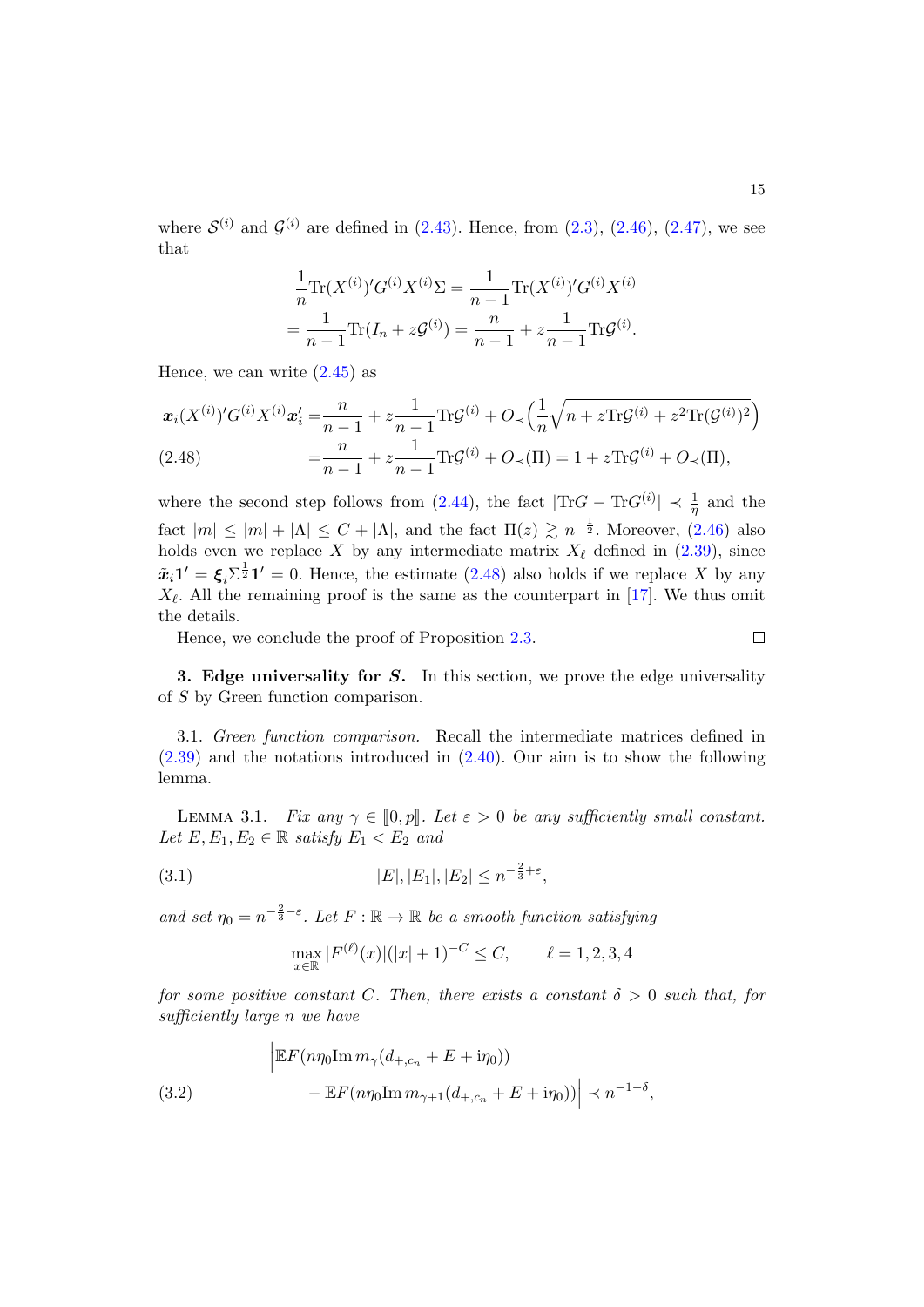and also

<span id="page-15-0"></span>(3.3) 
$$
\left| \mathbb{E} F \left( n \int_{E_1}^{E_2} \text{Im} \, m_{\gamma} (d_{+,c_n} + x + i \eta_0) \, dx \right) - \mathbb{E} F \left( n \int_{E_1}^{E_2} \text{Im} \, m_{\gamma+1} (d_{+,c_n} + x + i \eta_0) \, dx \right) \right| \prec n^{-1-\delta}.
$$

PROOF OF LEMMA  $3.1$ . In the sequel, we only show the proof for  $(3.2)$ . The proof of [\(3.3\)](#page-15-0) can be done similarly. For brevity, throughout the proof, we will simply write  $C\varepsilon$  with any positive constant C (independent of  $\varepsilon$ ) by  $\varepsilon$  in the sequel. In other words, we allow  $\varepsilon$  to vary from line to line, up to C. Suppose that  $X_\gamma$  and  $X_{\gamma+1}$  differ by the *i*-th row for some  $i \in [\![1,p]\!]$ .

We first define the matrix  $X_{\ell}^{(i)}$  $\ell^{(i)}$  to be the submatrix of  $X_{\ell}$  with *i*-th row removed. Hence,  $X_{\gamma}^{(i)} = X_{\gamma+1}^{(i)}$ . Further, we set

$$
S^{(i)}_{\gamma} := X^{(i)}_{\gamma}(X^{(i)}_{\gamma})', \qquad G^{(i)}_{\gamma} := (S^{(i)}_{\gamma} - z)^{-1}, \qquad m^{(i)}_{\gamma} := \frac{1}{p} \text{Tr} G^{(i)}_{\gamma}, \mathcal{S}^{(i)}_{\gamma} := (X^{(i)}_{\gamma})' X^{(i)}_{\gamma}, \qquad \mathcal{G}^{(i)}_{\gamma} := (\mathcal{S}^{(i)}_{\gamma} - z)^{-1}.
$$

We now expand  $m_{\gamma}(z)$  around  $m_{\gamma}'(z)$  as follows

$$
\begin{aligned} m_{\gamma} &= \frac{1}{p} \text{Tr} G_{\gamma}(z) = \frac{1}{p} \text{Tr} \mathcal{G}_{\gamma}(z) + \frac{n-p}{pz} = \frac{1}{p} \text{Tr} \Big( \mathcal{G}^{(i)}_{\gamma} - \frac{\mathcal{G}^{(i)}_{\gamma} \boldsymbol{x}_i^{\prime} \boldsymbol{x}_i \mathcal{G}^{(i)}_{\gamma}}{1 + \boldsymbol{x}_i \mathcal{G}^{(i)}_{\gamma} \boldsymbol{x}_i^{\prime}} \Big) + \frac{n-p}{pz} \\ &= m_{\gamma}^{(i)} - \frac{1}{pz} - \frac{1}{p} \frac{\boldsymbol{x}_i (\mathcal{G}^{(i)}_{\gamma})^2 \boldsymbol{x}_i}{1 + \boldsymbol{x}_i \mathcal{G}^{(i)}_{\gamma} \boldsymbol{x}_i} := \mu_{\gamma}^{(i)} - \frac{1}{p} \frac{\boldsymbol{x}_i (\mathcal{G}^{(i)}_{\gamma})^2 \boldsymbol{x}_i}{1 + \boldsymbol{x}_i \mathcal{G}^{(i)}_{\gamma} \boldsymbol{x}_i}. \end{aligned}
$$

We further denote

$$
\mathcal{E}_i := \boldsymbol{x}_i \mathcal{G}_{\gamma}^{(i)} \boldsymbol{x}_i' - \frac{p}{n} \underline{m}(z).
$$

We then do the following expansion

<span id="page-15-1"></span>(3.4) 
$$
\frac{n\eta_0}{p}\frac{\boldsymbol{x}_i(\mathcal{G}_{\gamma}^{(i)})^2\boldsymbol{x}'_i}{1+\boldsymbol{x}_i\mathcal{G}_{\gamma}^{(i)}\boldsymbol{x}'_i}=\delta_{i1}+\delta_{i2}+\delta_{i3}+O_{\prec}(n^{-\frac{4}{3}}),
$$

where

$$
\delta_{ik}:=\frac{n\eta_0}{p}\frac{1}{(1+\frac{p}{n}\underline{m}(z))^k}(-\mathcal{E}_i)^{k-1}x_i(\mathcal{G}_{\gamma}^{(i)})^2x_i',\qquad k=1,2,3.
$$

In  $(3.4)$ , we also used the estimates

<span id="page-15-2"></span>(3.5) 
$$
|\mathcal{E}_i| \prec n^{-\frac{1}{3}+\varepsilon}, \qquad |\boldsymbol{x}_i(\mathcal{G}_{\gamma}^{(i)})^2 \boldsymbol{x}_i'| \prec n^{\frac{1}{3}+\varepsilon}
$$

16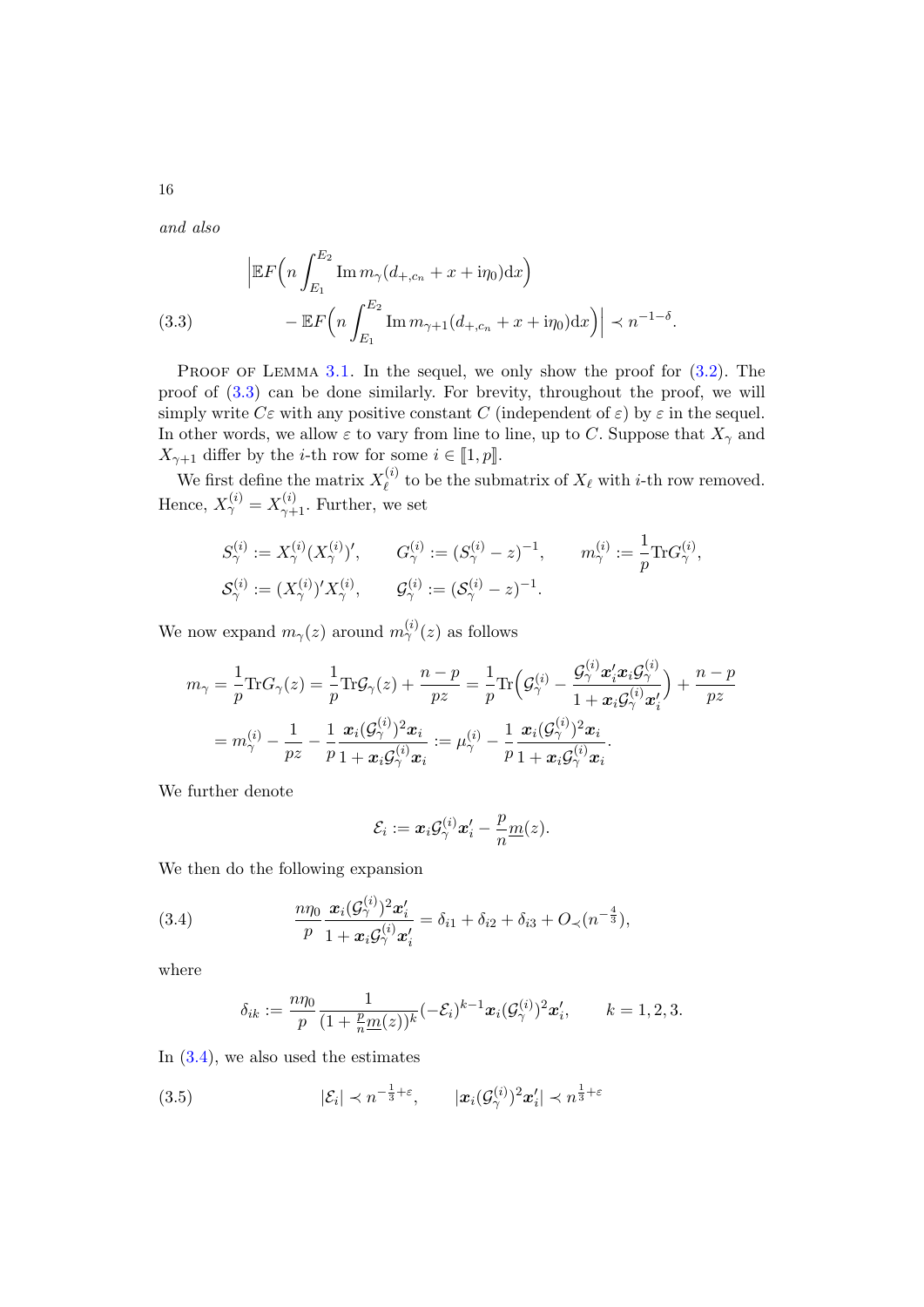which follow from Proposition [2.1,](#page-5-0) the fact  $\mathcal{G}^{(i)}\mathbf{1}'=0$ , Lemma [2.2](#page-11-0) and Proposition [2.3.](#page-12-0) From [\(3.5\)](#page-15-2), we also have

<span id="page-16-0"></span>(3.6) 
$$
|\delta_{ik}| \prec n^{-\frac{k}{3}+\varepsilon}, \qquad k=1,2,3.
$$

Consequently, we have the expansion

$$
F(n\eta_0 \text{Im } m_{\gamma}(z)) - F(n\eta_0 \text{Im } \mu_{\gamma}^{(i)}(z))
$$
  
=  $-F^{(1)}(n\eta_0 \text{Im } \mu_{\gamma}^{(i)}(z)) (\text{Im } \delta_{i1} + \text{Im } \delta_{i2} + \text{Im } \delta_{i3})$   
+  $F^{(2)}(n\eta_0 \text{Im } \mu_{\gamma}^{(i)}(z)) (\frac{1}{2} (\text{Im } \delta_{i1})^2 + \text{Im } \delta_{i1} \text{Im } \delta_{i2})$   
-  $F^{(3)}(n\eta_0 \text{Im } \mu_{\gamma}^{(i)}(z)) (\frac{1}{6} (\text{Im } \delta_{i1})^3) + O_{\prec}(n^{-\frac{4}{3} + \varepsilon}),$ 

where we used  $(3.6)$ . Hence, to prove  $(3.2)$ , it suffices to show that for all nonnegative integers a, b satisfying  $a \ge 1$  and  $a + b \le 3$ , the following holds

<span id="page-16-2"></span>
$$
(3.7) \qquad \eta_0^a \Big| \mathbb{E}(\boldsymbol{x}_i(\mathcal{G}_{\gamma}^{(i)})^2\boldsymbol{x}_i')^a (\boldsymbol{x}_i\mathcal{G}_{\gamma}^{(i)}\boldsymbol{x}_i')^b - \mathbb{E}(\tilde{\boldsymbol{x}}_i(\mathcal{G}_{\gamma}^{(i)})^2\tilde{\boldsymbol{x}}_i')^a (\tilde{\boldsymbol{x}}_i\mathcal{G}_{\gamma}^{(i)}\tilde{\boldsymbol{x}}_i')^b \Big| \prec n^{-1-\delta}.
$$

Observe that the LHS is 0 if  $a + b = 1$  (i.e.,  $a = 1, b = 0$ ), due to the fact that the covariance structure of  $x_i$  is the same as that of  $\tilde{x}_i$ . For the case of  $a + b = 2, 3$ , we need the following technical lemma which can be obtained via elementary calculation.

<span id="page-16-1"></span>LEMMA 3.2. Let  $\mathbf{x} = (x_1, \ldots, x_n)$  and  $\tilde{\mathbf{x}} = (\tilde{x}_1, \ldots, \tilde{x}_n)$  be defined in Section [2.1.](#page-5-7) Then for any vector of index  $\mathbf{k} = (k_1, k_2, \ldots, k_{2d})$  for  $d = 2, 3$ , we have

<span id="page-16-3"></span>(3.8) 
$$
\left|\mathbb{E}\Big(\prod_{i=1}^{2d}x_{k_i}\Big)-\mathbb{E}\Big(\prod_{i=1}^{2d}\tilde{x}_{k_i}\Big)\right|\prec n^{-d-\lceil\frac{d_1(\mathbf{k})}{2}\rceil-1},
$$

where  $d_1(\mathbf{k})$  represents the number of the lone index in  $\mathbf{k}$  and  $\lceil \frac{d_1(\mathbf{k})}{2} \rceil$  $\frac{1}{2}$  represents the smallest integer greater than or equal to  $\frac{d_1(\mathbf{k})}{2}$ .

With the aid of Lemma [3.2,](#page-16-1) we proceed to the proof of  $(3.7)$ . In case of the Pearson's sample correlation matrix in [\[16\]](#page-19-6), the counterpart of [\(3.8\)](#page-16-3) has a sharper bound  $n^{-d-\max\{d_1(k),1\}}$ , see Lemma 5.5 therein. Nevertheless, the bound in [\(3.8\)](#page-16-3) is as good as that in [\[16\]](#page-19-6) when  $d_1(\mathbf{k}) \leq 3$ . Consequently, in the sequel, we only need to check those terms with  $d_1(\mathbf{k}) \geq 4$ . The case of  $d_1(\mathbf{k}) \leq 3$  can be done in the same way as  $[16]$ .

We start with the case  $a = 1, b = 1$ . In this case, we have

<span id="page-16-4"></span>
$$
\eta_0 \mathbb{E}_i(\boldsymbol{x}_i(\mathcal{G}_{\gamma}^{(i)})^2 \boldsymbol{x}'_i)(\boldsymbol{x}_i \mathcal{G}_{\gamma}^{(i)} \boldsymbol{x}'_i) = \eta_0 \sum_{\boldsymbol{k}: d_1(\boldsymbol{k}) \leq 3} ((\mathcal{G}_{\gamma}^{(i)})^2)_{k_1 k_2} (\mathcal{G}_{\gamma}^{(i)})_{k_3 k_4} \mathbb{E} x_{k_1} x_{k_2} x_{k_3} x_{k_4}
$$
\n
$$
(3.9) \qquad \qquad + \eta_0 \sum_{\boldsymbol{k}: d_1(\boldsymbol{k}) > 3} ((\mathcal{G}_{\gamma}^{(i)})^2)_{k_1 k_2} (\mathcal{G}_{\gamma}^{(i)})_{k_3 k_4} \mathbb{E} x_{k_1} x_{k_2} x_{k_3} x_{k_4}.
$$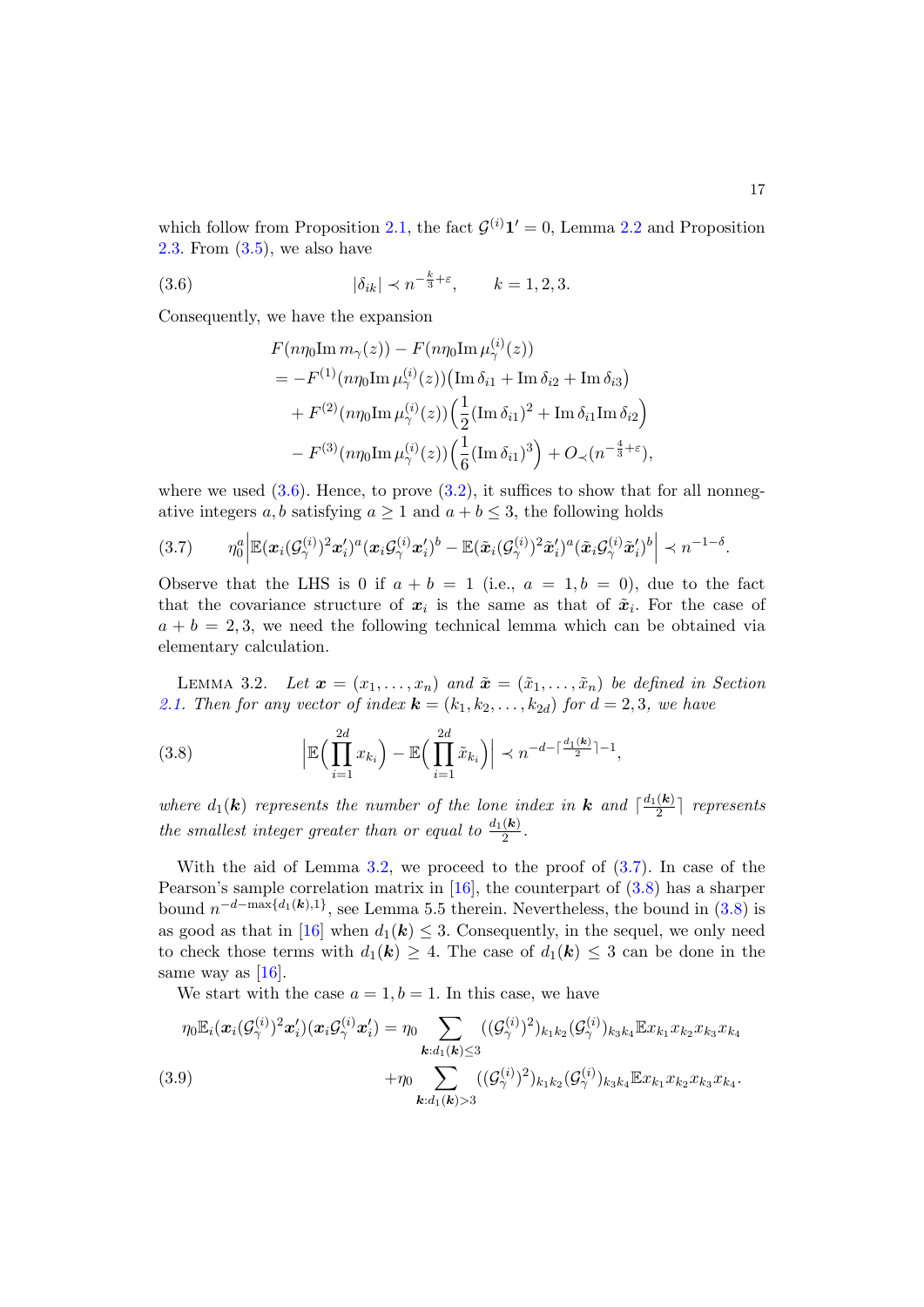Apparently,  $(3.9)$  and  $(3.10)$  still hold if we replace x by  $\tilde{x}$ . As mentioned above, we can use the argument in [\[16\]](#page-19-6) to conclude

$$
\left|\eta_0 \sum_{\mathbf{k}:d_1(\mathbf{k})\leq 3} ((\mathcal{G}_{\gamma}^{(i)})^2)_{k_1k_2} (\mathcal{G}_{\gamma}^{(i)})_{k_3k_4} (\mathbb{E} x_{k_1} x_{k_2} x_{k_3} x_{k_4} - \mathbb{E} \tilde{x}_{k_1} \tilde{x}_{k_2} \tilde{x}_{k_3} \tilde{x}_{k_4})\right| \prec n^{-1-\delta}.
$$

For the second part in  $(3.9)$ , we observe that

<span id="page-17-0"></span>(3.10) 
$$
\mathbf{1}(d_1(\mathbf{k}) > 3) \mathbb{E} x_{k_1} x_{k_2} x_{k_3} x_{k_4} = \mathbb{E} x_1 x_2 x_3 x_{k_4}.
$$

Using  $(3.10)$  and  $(3.8)$ , we get

<span id="page-17-1"></span>
$$
\left| \eta_0 \sum_{\mathbf{k}:d_1(\mathbf{k})>3} ((\mathcal{G}_{\gamma}^{(i)})^2)_{k_1k_2} (\mathcal{G}_{\gamma}^{(i)})_{k_3k_4} (\mathbb{E} x_{k_1} x_{k_2} x_{k_3} x_{k_4} - \mathbb{E} \tilde{x}_{k_1} \tilde{x}_{k_2} \tilde{x}_{k_3} \tilde{x}_{k_4}) \right|
$$
  
(3.11)  

$$
\prec n^{-5} \eta_0 \sum_{\mathbf{k}} |((\mathcal{G}_{\gamma}^{(i)})^2)_{k_1k_2}||(\mathcal{G}_{\gamma}^{(i)})_{k_3k_4}| \leq n^{-3} \eta_0 \sqrt{\text{Tr}|\mathcal{G}_{\gamma}^{(i)}|^4} \sqrt{\text{Tr}|\mathcal{G}_{\gamma}^{(i)}|^2} \prec n^{-\frac{5}{3}+\varepsilon},
$$

where in the second step we used Cauchy-Schwarz inequality. The case of  $a = 2, b =$ 0 can be proved similarly. More specifically, we can again decompose the sum into two parts according to  $d_1(\mathbf{k}) \leq 3$  or  $d_1(\mathbf{k}) > 3$ . In the first case, we can simply use the argument in [\[16\]](#page-19-6) to conclude the estimate. For the part with  $d_1(\mathbf{k}) > 3$ , instead of the bound  $n^{-\frac{5}{3}+\varepsilon}$  in [\(3.11\)](#page-17-1), we will have  $n^{-\frac{4}{3}+\varepsilon}$  for the case of  $a=2, b=0$ .

For the case of  $a + b = 3$ , we have

$$
\eta_0^a {\mathbb{E}}_i(\bm{x}_i(\mathcal{G}_{\gamma}^{(i)})^2 \bm{x}_i')^a(\bm{x}_i \mathcal{G}_{\gamma}^{(i)} \bm{x}_i')^b = \eta_0^a \sum_{\bm{k}} \prod_{j=1}^a ((\mathcal{G}_{\gamma}^{(i)})^2)_{k_{2j-1}k_{2j}} \prod_{j=a+1}^3 (\mathcal{G}_{\gamma}^{(i)})_{k_{2j-1}k_{2j}} {\mathbb{E}}\Big(\prod_{j=1}^6 x_{k_j}\Big)
$$

The above also holds if we replace  $x$  by  $\tilde{x}$ . Again, we can decompose the sum over k into two parts according to whether  $d_1(k) \leq 3$  or  $d_1(k) > 3$ . The estimate of the first part follows from the discussion in [\[16\]](#page-19-6) again. Hence, it suffices to consider the cases  $d_1(\mathbf{k}) = 6$  or  $d_1(\mathbf{k}) = 4$ . For the first case, by  $(3.8)$  we have

$$
\left| \eta_0^a \sum_{\mathbf{k}:d_1(\mathbf{k})=6} \prod_{j=1}^a ((\mathcal{G}_{\gamma}^{(i)})^2)_{k_{2j-1}k_{2j}} \prod_{j=a+1}^3 (\mathcal{G}_{\gamma}^{(i)})_{k_{2j-1}k_{2j}} \left( \mathbb{E} \left( \prod_{j=1}^6 x_{k_j} \right) - \mathbb{E} \left( \prod_{j=1}^6 \tilde{x}_{k_j} \right) \right) \right|
$$
  

$$
\prec n^{-7} \eta_0^a \left| \sum_{\mathbf{k}:d_1(\mathbf{k})=6} \prod_{j=1}^a ((\mathcal{G}_{\gamma}^{(i)})^2)_{k_{2j-1}k_{2j}} \prod_{j=a+1}^3 (\mathcal{G}_{\gamma}^{(i)})_{k_{2j-1}k_{2j}} \right|
$$
  

$$
\prec n^{-4} \eta_0^a (\text{Tr} |\mathcal{G}_{\gamma}^{(i)}|^4)^{\frac{a}{2}} (\text{Tr} |\mathcal{G}_{\gamma}^{(i)}|^2)^{\frac{b}{2}} \prec n^{-2+\epsilon}.
$$

When  $a + b = 3$  and  $d_1(\mathbf{k}) = 4$ . We shall further decompose the discussion into three cases  $(a, b) = (1, 2), (2, 1)$  or  $(3, 0)$ . The discussion for all three cases are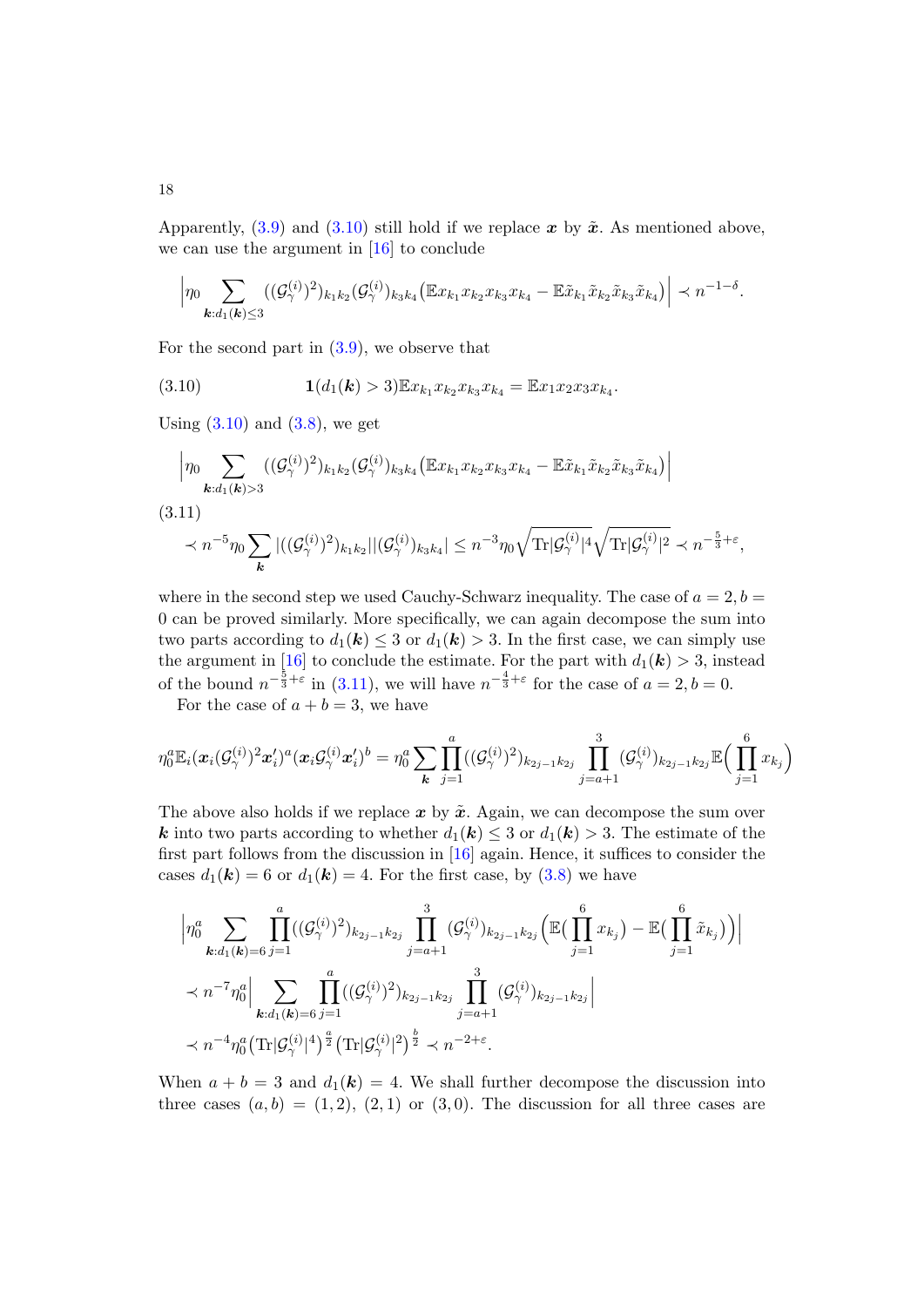similar, we thus only present the details for the first case in the sequel. In this case, using [\(3.8\)](#page-16-3) and the fact  $d_1(\mathbf{k}) = 4$ , we have

$$
\left|\eta_{0}\sum_{\mathbf{k}:d_{1}(\mathbf{k})=4}((\mathcal{G}_{\gamma}^{(i)})^{2})_{k_{1}k_{2}}(\mathcal{G}_{\gamma}^{(i)})_{k_{3}k_{4}}(\mathcal{G}_{\gamma}^{(i)})_{k_{5}k_{6}}\left(\mathbb{E}\left(\prod_{j=1}^{6}x_{k_{j}}\right)-\mathbb{E}\left(\prod_{j=1}^{6}\tilde{x}_{k_{j}}\right)\right)\right|
$$
  

$$
\prec n^{-6}\eta_{0}\left|\sum_{\mathbf{k}:d_{1}(\mathbf{k})=4}((\mathcal{G}_{\gamma}^{(i)})^{2})_{k_{1}k_{2}}(\mathcal{G}_{\gamma}^{(i)})_{k_{3}k_{4}}(\mathcal{G}_{\gamma}^{(i)})_{k_{5}k_{6}}\right|=:n^{-6}\eta_{0}|\mathcal{I}_{1}+\mathcal{I}_{2}+\mathcal{I}_{3}+\mathcal{I}_{4}|,
$$

where  $\mathcal{I}_1$  represents the sum of the terms with  $k_1 = k_2$ ;  $\mathcal{I}_2$  represents the sum of the terms with  $k_3 = k_4$  or  $k_5 = k_6$ ;  $\mathcal{I}_3$  represents the sum of the terms with  $\sharp({k_1, k_2} \cap {k_3, k_4, k_5, k_6}) = 1$ ; and  $\mathcal{I}_4$  represents the sum of the terms with  $\sharp({k_3, k_4} \cap {k_5, k_6}) = 1$ . Observe that

$$
|\mathcal{I}_{1}| \leq \text{Tr}|\mathcal{G}_{\gamma}^{(i)}|^{2} \left(\sum_{k,\ell} |(\mathcal{G}_{\gamma}^{(i)})_{k\ell}| \right)^{2} \leq n^{2} (\text{Tr}|\mathcal{G}_{\gamma}^{(i)}|^{2})^{2} \prec n^{4} \eta_{0}^{-1},
$$
  
\n
$$
|\mathcal{I}_{2}| \leq \text{Tr}|\mathcal{G}_{\gamma}^{(i)}| \left(\sum_{k,\ell} |(\mathcal{G}_{\gamma}^{(i)})_{k\ell}| \right) \left(\sum_{k,\ell} |((\mathcal{G}_{\gamma}^{(i)})^{2})_{k\ell}| \right) \leq n^{2} \text{Tr}|\mathcal{G}_{\gamma}^{(i)}| \sqrt{\text{Tr}|\mathcal{G}_{\gamma}^{(i)}|^{2}} \sqrt{\text{Tr}|\mathcal{G}_{\gamma}^{(i)}|^{4}} \prec n^{4} \eta_{0}^{-\frac{3}{2}},
$$
  
\n
$$
|\mathcal{I}_{3}| \leq \left(\sum_{k,\ell} |(\mathcal{G}_{\gamma}^{(i)})_{k\ell}| \right) \left(\sum_{k,\ell} |((\mathcal{G}_{\gamma}^{(i)})^{3})_{k\ell}| \right) \leq n^{2} \sqrt{\text{Tr}|\mathcal{G}_{\gamma}^{(i)}|^{2}} \sqrt{\text{Tr}|\mathcal{G}_{\gamma}^{(i)}|^{6}} \prec n^{3} \eta_{0}^{-\frac{5}{2}},
$$
  
\n
$$
|\mathcal{I}_{4}| \leq \left(\sum_{k,\ell} |((\mathcal{G}_{\gamma}^{(i)})^{2})_{k\ell}| \right)^{2} \leq n^{2} \text{Tr}|\mathcal{G}_{\gamma}^{(i)}|^{4} \prec n^{2} \eta_{0}^{-\frac{5}{2}}.
$$

Then it is easy to check that

$$
\Big|\eta_0 \sum_{\bm{k}:d_1(\bm{k})=4} ((\mathcal{G}_{\gamma}^{(i)})^2)_{k_1k_2} (\mathcal{G}_{\gamma}^{(i)})_{k_3k_4} (\mathcal{G}_{\gamma}^{(i)})_{k_5k_6} \Big(\mathbb{E}\big(\prod_{j=1}^6 x_{k_j}\big) - \mathbb{E}\big(\prod_{j=1}^6 \tilde{x}_{k_j}\big)\Big)\Big| \prec n^{-1-\delta}.
$$

Similarly, one can check that the above estimate holds for the cases  $(a, b) = (2, 1)$ or  $(3,0)$ . This concludes the proof of  $(3.7)$ . Further, we completed the proof of Lemma [3.1.](#page-14-2)  $\Box$ 

Using Lemma [3.1,](#page-14-2) we can now prove Theorem [1.2](#page-3-0) and Corollary [1.4.](#page-3-1)

PROOF OF THEOREM [1.2.](#page-3-0) Similarly to the proof of Theorem 1.1 in [\[17\]](#page-20-0), from Lemma [3.1,](#page-14-2) one can show that

<span id="page-18-0"></span>
$$
\mathbb{P}\left(n^{\frac{2}{3}}(\lambda_1(\widetilde{S}) - d_{+,c_n}) \leq s - n^{-\varepsilon}\right) - n^{-\delta}
$$
  
\n
$$
\leq \mathbb{P}\left(n^{\frac{2}{3}}(\lambda_1(S) - d_{+,c_n}) \leq s\right)
$$
  
\n
$$
\leq \mathbb{P}\left(n^{\frac{2}{3}}(\lambda_1(\widetilde{S}) - d_{+,c_n}) \leq s + n^{-\varepsilon}\right) + n^{-\delta},
$$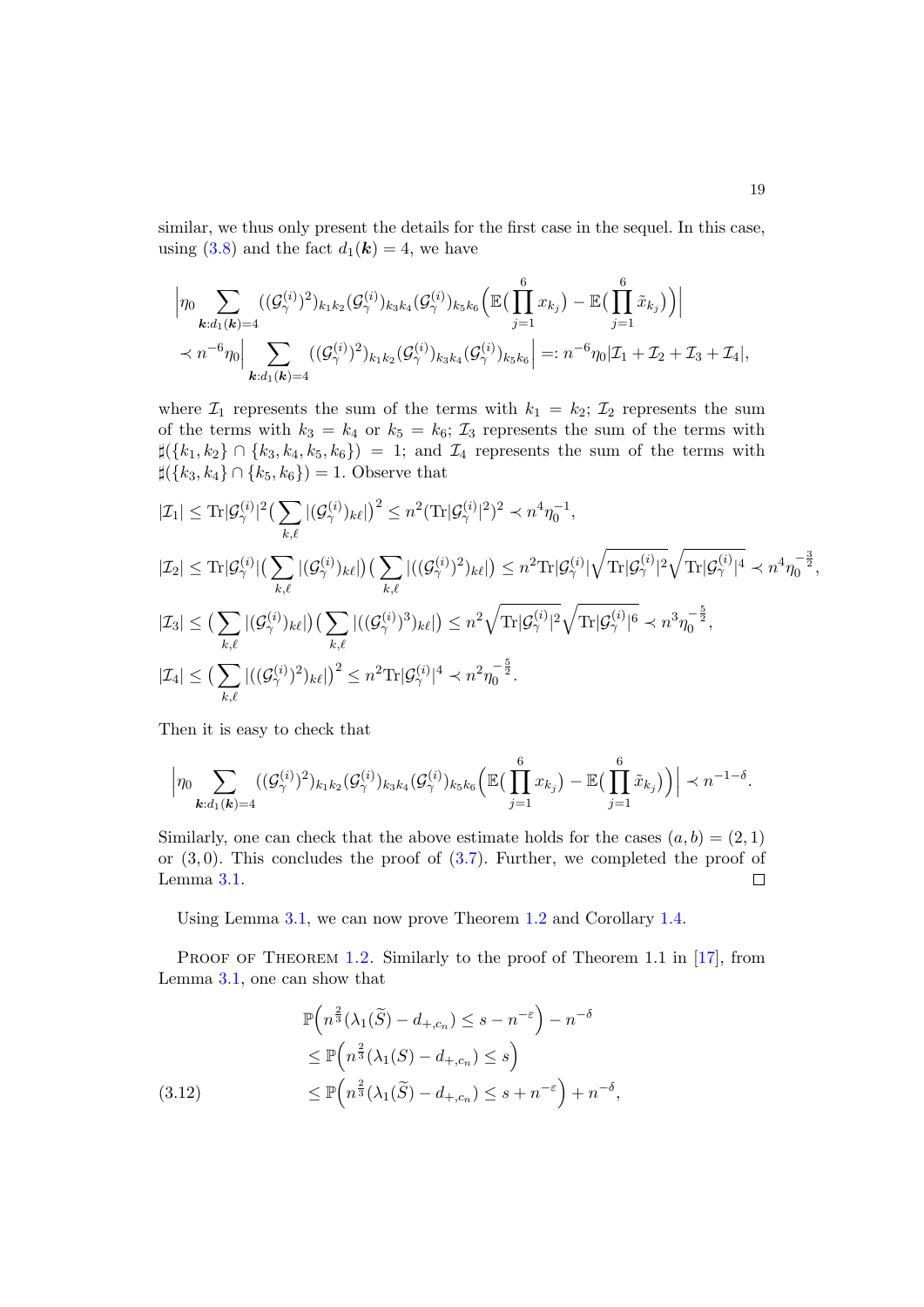where  $\widetilde{S}$  is defined in [\(2.4\)](#page-5-5). It is known from Theorem 2.7 of [\[7\]](#page-19-15) that the largest eigenvalues of  $\widetilde{S}$  differ from the corresponding ones of  $\Xi \Xi'$  only by  $O_{\prec}(\frac{1}{n})$  $\frac{1}{n}$ ). This together with the edge universality of the sample covariance matrix in [\[17\]](#page-20-0) further implies

$$
\mathbb{P}\left(n^{\frac{2}{3}}(\lambda_1(Q) - d_{+,c_n}) \leq s - n^{-\varepsilon}\right) - n^{-\delta}
$$
  
\n
$$
\leq \mathbb{P}\left(n^{\frac{2}{3}}(\lambda_1(\widetilde{S}) - d_{+,c_n}) \leq s\right)
$$
  
\n(3.13) 
$$
\leq \mathbb{P}\left(n^{\frac{2}{3}}(\lambda_1(Q) - d_{+,c_n}) \leq s + n^{-\varepsilon}\right) + n^{-\delta},
$$

<span id="page-19-16"></span>where  $Q$  is the Wishart matrix in Theorem [1.2.](#page-3-0) Combining  $(3.12)$  with  $(3.13)$  we can conclude the proof of Theorem [1.2.](#page-3-0)

 $\Box$ 

PROOF OF COROLLARY [1.4.](#page-3-1) The conclusion follows directly from Theorem [1.2](#page-3-0) and the Tracy Widom limit for  $\lambda_1(Q)$ . This completes the proof.  $\Box$ 

## References.

- <span id="page-19-8"></span>[1] Z. D. Bai, W. Zhou: Large sample covariance matrices without independence structures in columns. Statistica Sinica, 425-442. (2008)
- <span id="page-19-9"></span>[2] A. S. Bandeira, A. Lodhia, P. Rigollet. Marčenko-Pastur law for Kendall's tau. Electronic Communications in Probability, 22. (2017)
- <span id="page-19-11"></span>[3] Z. G. Bao: Tracy-Widom limit for Kendall tau. arXiv:1712.00892
- <span id="page-19-5"></span>[4] Z. G. Bao, G. M. Pan, W. Zhou: Tracy-Widom law for the extreme eigenvalues of sample correlation matrices, Electron. J. Probab. 17, No. 88, 1-32, (2012).
- <span id="page-19-2"></span>[5] Z. G. Bao, G. M. Pan, W. Zhou: Universality for the largest eigenvalue of sample covariance matrices with general population, Ann. Stat. 43(1), 382-421 (2015).
- <span id="page-19-10"></span>[6] Z. G. Bao, L.-C. Lin, G. M. Pan, W. Zhou. Spectral statistics of large dimensional Spearman's rank correlation matrix and its application. The Annals of Statistics, 43(6), 2588-2623. (2015)
- <span id="page-19-15"></span>[7] A. Bloemendal, A. Knowles, H.-T. Yau, J. Yin: On the principal components of sample covariance matrices. Probab. Theory and Related Fields, 164(1-2): 459-552 (2016).
- <span id="page-19-7"></span>[8] X. Ding, F. Yang: A necessary and sufficient condition for edge universality at the largest singular values of covariance matrices. arXiv:1607.06873.
- <span id="page-19-13"></span>[9] Erdős, L., Knowles, A., Yau, H.-T.: Averaging fluctuations in resolvents of random band matrices, Ann. Henri Poincaré 14, 1837-1926 (2013).
- <span id="page-19-14"></span>[10] Erdős, L., Yau, H.-T., Yin, J.: Bulk universality for generalized Wigner matrices, Probability Theory and Related Fields, 1-67 (2012).
- <span id="page-19-12"></span>[11] Erdős, L., Yau, H.-T., Yin, J.: Rigidity of Eigenvalues of Generalized Wigner Matrices, Adv. Math. 229 (3), 1435-1515 (2012).
- <span id="page-19-1"></span>[12] I. M. Johnstone: On the distribution of the largest eigenvalue in principal components analysis. Ann. Stat., 295-327 (2001).
- <span id="page-19-4"></span>[13] A. Knowles, J. Yin. Anisotropic local laws for random matrices. arXiv:1410.3516.
- <span id="page-19-3"></span>[14] J. O. Lee, K. Schnelli. Tracy-Widom distribution for the largest eigenvalue of real sample covariance matrices with general population. Ann. Appl. Probab., 26(6), 3786-3839 (2016).
- <span id="page-19-0"></span>[15] V. A. Marchenko, L. A. Pastur. Distribution of eigenvalues for some sets of random matrices. Mathematics of the USSR-Sbornik, 1(4): 457 (1967).
- <span id="page-19-6"></span>[16] N. S. Pillai, J. Yin: Edge universality of correlation matrices. The Annals of Statistics, 40(3): 1737-1763 (2012).